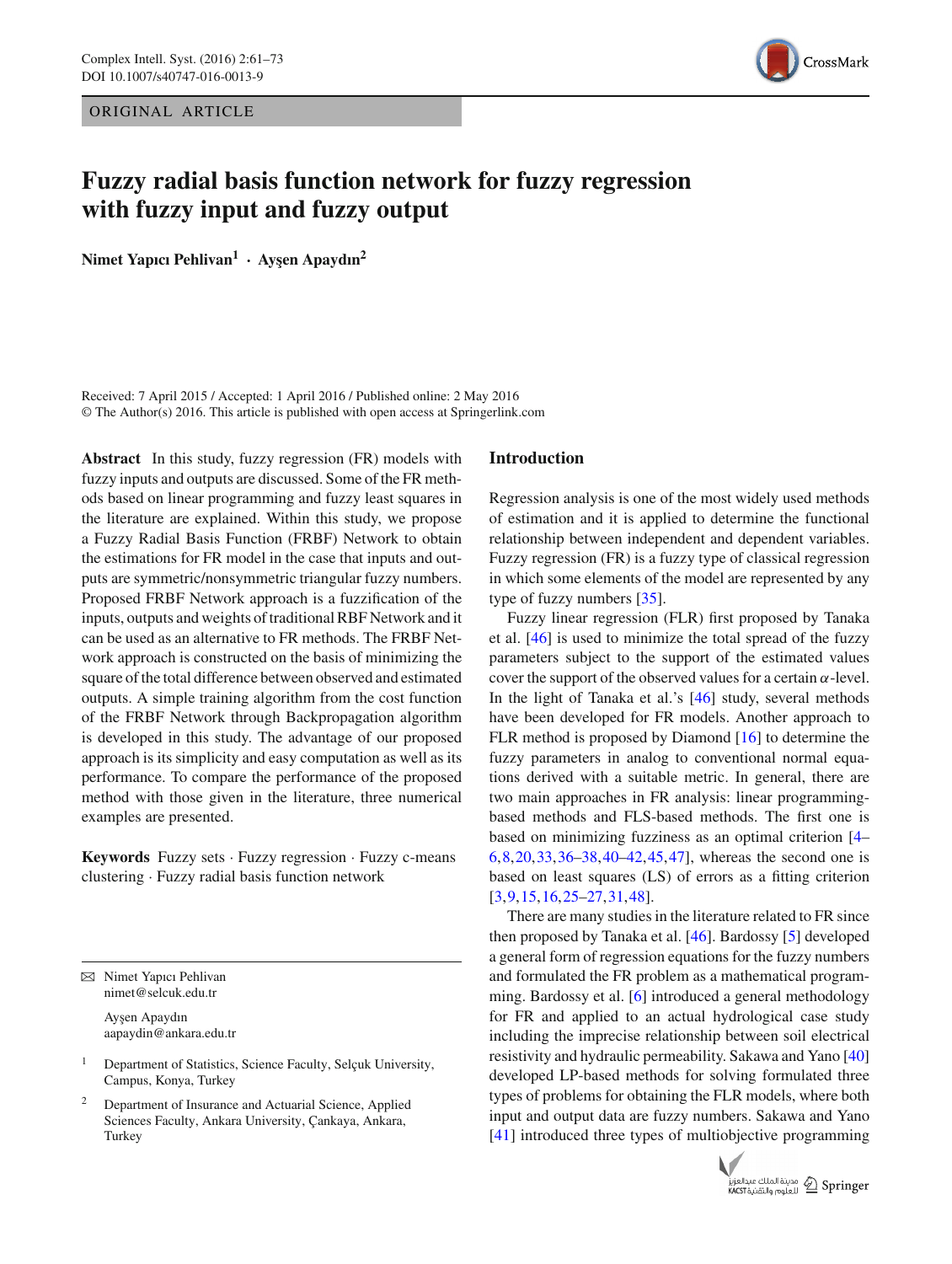(MOP) problems for obtaining FLR models with fuzzy input and fuzzy output data. They developed an LP-based interactive decision making method to derive the satisfying solution of the decision maker for the MOP problems. Ming et al. [\[31\]](#page-12-14) described a model for LS fitting of fuzzy input and fuzzy output data. Kao and Chyu [\[26\]](#page-12-17) introduced the method of LS under fuzzy environment to handle fuzzy observations in regression analysis for three cases: crisp input-fuzzy output, fuzzy input-fuzzy output, and non-triangular fuzzy observations. Yang and Lin [\[48](#page-12-15)] proposed two estimation methods along with an FLS approach for considered FLR models with fuzzy inputs, fuzzy outputs and fuzzy parameters. Hojati et al. [\[20](#page-12-3)] proposed a simple goal programming-like approach for computation of FR for two cases: crisp inputs-fuzzy outputs and fuzzy inputs-fuzzy outputs. Chen and Dang [\[10\]](#page-11-6) proposed a three-phase method to construct the FR model with variable spreads to resolve the problem of increasing spreads. Lu and Wang [\[30](#page-12-18)] proposed an enhanced fuzzy linear regression model (FLR*FS*). Shakouri and Nadimi [\[43](#page-12-19)] introduced an approach to find the parameters of an FLR with crisp inputs and fuzzy outputs. Khan and Valeo [\[27](#page-12-13)] introduced a method, which is an extension of the Diamond's [\[16\]](#page-12-2) FLS method, for FLR with fuzzy regressors, regressand and coefficients.

Many Neural Networks (NN) models are similar or identical to well-known statistical techniques such as linear regression, polynomial regression, nonparametric regression, discriminant analysis, principal components analysis and cluster analysis. Radial Basis Function Network (RBFN) is a special kind of NNs that consists of input layers, only one hidden layer and output layers. It has radial basis functions in hidden units and linear functions in output units, with adjustable weights. In recent years, various fuzzified versions of the NNs and the RBF Network have been developed for linear, nonlinear and nonparametric regression models.

NNs models have been applied in the FR analysis by various researchers. For example, Ishibuchi and Tanaka [\[23\]](#page-12-20) introduced simple and powerful methods for FR analysis using NNs. Ishibuchi et al. [\[24\]](#page-12-21) proposed an architecture of Fuzzy Neural Networks (FNN) that have crisp inputs, interval weights and interval outputs for FR analysis. Ishibuchi et al. [\[21](#page-12-22)] introduced an architecture of FNN with triangular fuzzy weights. Ishibuchi and Nii [\[22](#page-12-23)] proposed nonlinear fuzzy regression methods based on FNN with asymmetric fuzzy weights. Cheng and Lee [\[11\]](#page-12-24) proposed FRBF Network that weights between input-hidden units and outputs considered as fuzzy numbers, but inputs and weights between hidden-output units considered as crisp numbers for FR analysis. Dunyak and Wunsch [\[17](#page-12-25)] described a method for nonlinear FR using NN models. Khashei et al. [\[28\]](#page-12-26) proposed a hybrid method that yields more accurate results with incomplete data sets based on the basic concepts of NN and FR models to overcome the limitations in both methods. Mosleh et al. [\[35](#page-12-0)] presented a novel hybrid method



based on FNN for approximate fuzzy parameters of fuzzy linear and nonlinear regression models with crisp inputs and fuzzy output. Cobaner et al. [\[14\]](#page-12-27) proposed an adaptive neuro-fuzzy approach to estimate suspended sediment concentration on rivers. The potential of neuro-fuzzy technique is compared with Generalized Regression Neural Networks (GRNN), Radial Basis Function Neural Networks (RBFNN) and Multi-layer Perceptron (MLP) and also two different sediment rating curves (SRC). Haddadnia et al. [\[18\]](#page-12-28) presented a fuzzy hybrid learning algorithm for the RBFNN. Roh et al. [\[39](#page-12-29)] presented a Fuzzy RBFNN based on the concept of information ambiguity. Hathaway et al. [\[19\]](#page-12-30) presented a model that integrates three data types of numbers, intervals and linguistic assessment. Staiano et al. [\[44](#page-12-31)] described a novel approach to fuzzy clustering as a summation of a number of linear local regression models. Their approach is more effective in the training of RBFNN leading to improved performance with respect to other clustering algorithms. Alvisi and Franchini [\[2\]](#page-11-7) proposed an approach under uncertainty using NN for water level (or discharge) forecasting. The parameters of the NN, i.e., the weights and biases, are represented by fuzzy numbers. Mitra and Basak [\[32](#page-12-32)] proposed a fuzzy version of the RBF Network.

To the best knowledge of the authors, there is no study on FRBF Network dealing with fuzzy regression with fuzzy input and fuzzy output. Therefore, we propose FRBF Network with fuzzy input, fuzzy output and also fuzzy weights, as an alternative to the existing FR methods in the literature. To show its appropriateness and effectiveness, our proposed method is applied to the three numerical examples and its performance is compared with existing FR methods. The results indicate that our proposed method is an effective method to estimate the output under fuzzy environment.

The remainder of the paper is organized as follows: in Sect. [2,](#page-1-0) fuzzy regression methods in the literature are reviewed. Our proposed Fuzzy Radial Basis Function Network approach is presented in Sect. [3.](#page-3-0) Three numerical examples are illustrated to compare the proposed approach with other FR methods given in Sect. [4.](#page-7-0) Finally, conclusions are drawn in Sect. [5.](#page-11-8)

#### <span id="page-1-0"></span>**Fuzzy regression methods**

Fuzzy linear regression was first introduced by Tanaka et al. [\[46](#page-12-1)] and since then several different methods have been proposed for FR by various researchers. In general, fuzzy regression methods are divided into two categories: the first one is based on linear programming (LP) approach and the second one is based on the fuzzy least squares (FLS) approach. The first class which minimizes the total vagueness of the estimated values for the output includes Tanaka et al.'s [\[46](#page-12-1)] method and its extensions  $[20,33,40,45,46]$  $[20,33,40,45,46]$  $[20,33,40,45,46]$  $[20,33,40,45,46]$  $[20,33,40,45,46]$  $[20,33,40,45,46]$ . The sec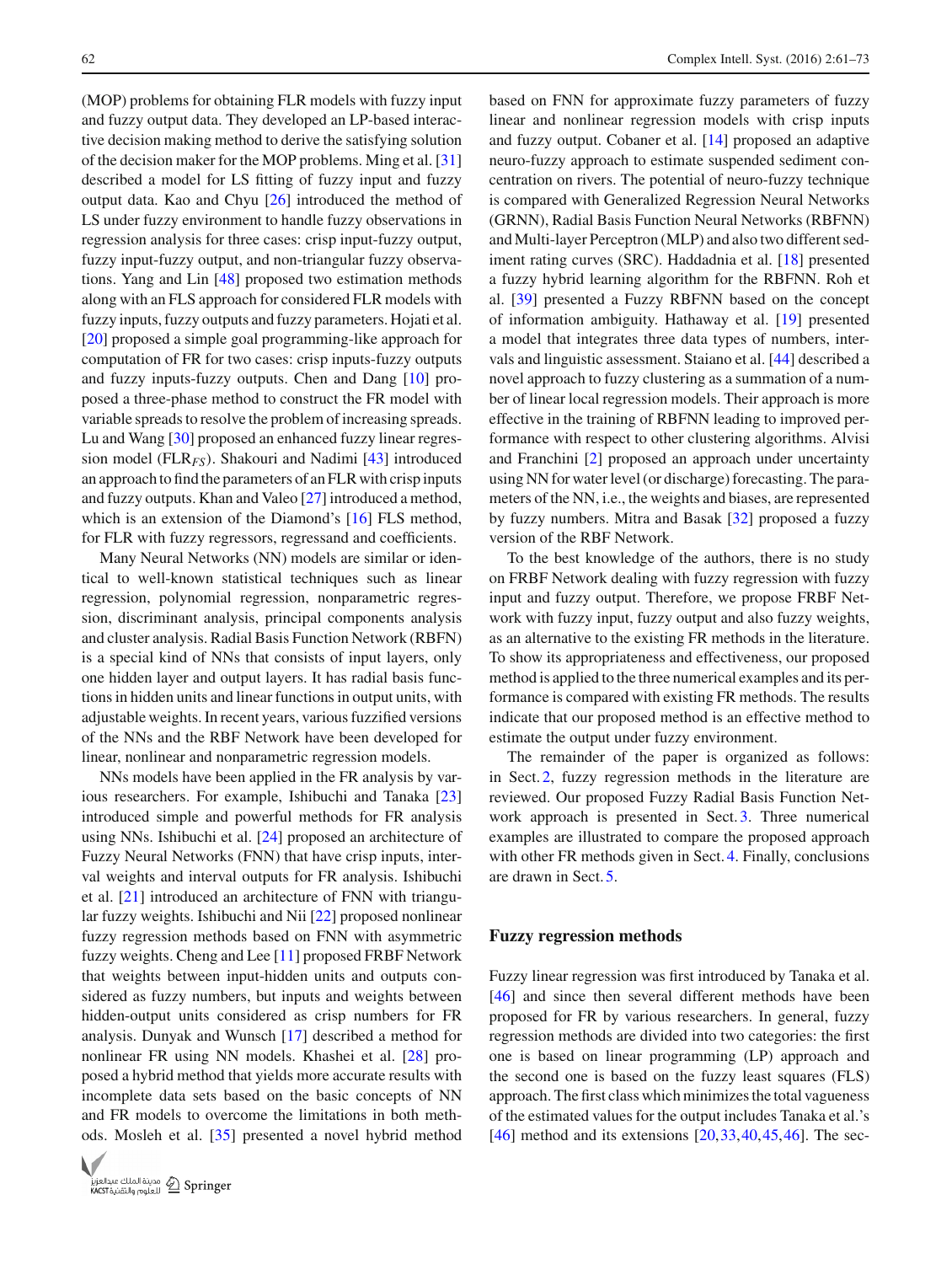ond class includes FLS methods to minimize the total square of errors in the estimated values [\[15](#page-12-11)[,16](#page-12-2),[31,](#page-12-14)[48\]](#page-12-15).

In this section, we investigate widely used fuzzy regression methods of Fuzzy Least Squares (FLS), General Fuzzy Least Squares (GFLS), Sakawa–Yano (SY), Hojati– Bector–Smimou (HBS), Approximate-Distance Fuzzy Least Squares (ADFLS) and Interval-Distance Fuzzy Least Squares (IDFLS).

To determine the parameters of FR by minimizing the total square of errors in the estimated values, FLS and GFLS methods were proposed by Diamond [\[16\]](#page-12-2) and Ming et al. [\[31](#page-12-14)], respectively. Fuzzy regression model for the methods of FLS and GFLS as considered as follows:

$$
Y_i = a_0 + a_1 X_i, \quad i = 1, 2, \dots, n
$$
 (1)

where  $a_0, a_1 \in \Re$  are nonfuzzy parameters,  $X_i, Y_i \in$  $E<sup>1</sup>$  are fuzzy numbers and  $E<sup>1</sup>$  is fuzzy number space.  $X_i = (x_i, \underline{f}_i, f_i)_T$  are fuzzy inputs and  $Y_i = (y_i, \underline{e}_i, \overline{e}_i)_T$ are fuzzy outputs considered as triangular fuzzy numbers (TFNs). In fuzzy inputs,  $x_i$  is the center,  $f_i$  and  $\overline{f}_i$  are the left and right spread of  $X_i$ , respectively. It is assumed that, *x<sub>i</sub>* −  $f$ <sub>*i*</sub> ≥ 0.

<span id="page-2-0"></span>The objective of the FLS and GFLS methods is defined as follows:

Minimize 
$$
r(a_0, a_1) = \sum_{i=1}^{n} d(a_0 + a_1 X_i, Y_i)^2
$$
 (2)

In Eq. [\(2\)](#page-2-0), two cases arise according to  $a_1 \ge 0$  or  $a_1 < 0$ . In case of  $a_1 \geq 0$ ,  $d(a_0 + a_1 X_i, Y_i)^2$  is given by;

<span id="page-2-2"></span><span id="page-2-1"></span>
$$
d(a_0 + a_1X_i, Y_i)^2 = (a_0 + a_1x_i - y_i - a_1\underline{f}_i + \underline{e}_i)^2
$$
  
+  $(a_0 + a_1x_i - y_i + a_1\overline{f}_i - \overline{e}_i)^2$   
+  $(a_0 + a_1x_i - y_i)^2$   
 $d(a_0 + a_1X_i, Y_i)^2 = (a_0 + a_1x_i - y_i - a_1\underline{f}_i + \underline{e}_i)^2$   
+  $(a_0 + a_1x_i - y_i + a_1\overline{f}_i - \overline{e}_i)^2$   
+  $2(a_0 + a_1x_i - y_i)^2$  (4)

for FLS and GFLS, respectively. In Eqs. [\(3\)](#page-2-1) and [\(4\)](#page-2-2), the parameters *a*<sub>0</sub> and *a*<sub>1</sub> parameters are derived via  $\frac{\partial r}{\partial a_0} = 0$ and  $\frac{\partial r}{\partial a_1} = 0$  (for  $a_1 < 0$ ; see [\[16](#page-12-2),[31\]](#page-12-14)).

Sakawa and Yano [\[40](#page-12-7)], and Hojati et al. [\[20\]](#page-12-3) considered the following fuzzy regression model:

$$
Y_i = A_0 + A_1 X_{i1} + \dots + A_j X_{ij},
$$
  
\n $i = 1, 2, \dots, n; \quad j = 0, 1, \dots, k$  (5)

where  $X_i = (x_i, f_i)_T$ ,  $Y_i = (y_i, e_i)_T$  and parameters  $A_i =$  $(a_j, c_j)$  are considered as symmetric TFNs.

Sakawa and Yano [\[40\]](#page-12-7) formulated three types of problems for obtaining the FLR models with fuzzy input and fuzzy

output using the three indices for equality between two fuzzy numbers as follows:

<span id="page-2-3"></span>Minimize 
$$
\sum_{i=1}^{n} (Y_{i,0}^{R} - Y_{i,0}^{L})
$$
  
subject to

$$
y_i - \sum_{j=0} a_j x_{ij} \le L^{-1}(\alpha)
$$
  
\n
$$
\times \sum_{j \in J_1, J_2} [a_j f_{ij} + c_j x_{ij} + L^{-1}(\alpha) c_j f_{ij}]
$$
  
\n
$$
+ L^{-1}(\alpha) \sum_{j \in J_3} [-a_j f_{ij} + c_j x_{ij} + L^{-1}(\alpha) c_j f_{ij}]
$$
  
\n
$$
+ L^{-1}(\alpha) e_i
$$
  
\n
$$
-y_i + \sum_{j=0}^k a_j x_{ij} \le L^{-1}(\alpha)
$$
  
\n
$$
\times \sum_{j \in J_1} [a_j f_{ij} + c_j x_{ij} - L^{-1}(\alpha) c_j f_{ij}]
$$
  
\n
$$
+ L^{-1}(\alpha) \sum_{j \in J_2, J_3} [-a_j f_{ij} + c_j x_{ij} + L^{-1}(\alpha) c_j f_{ij}]
$$
  
\n
$$
+ L^{-1}(\alpha) e_i
$$
  
\n
$$
c_j \ge 0, \quad j = 0, 1, ..., k; \quad i = 1, 2, ..., n
$$

Hojati et al. [\[20\]](#page-12-3) proposed a goal programming-like approach which minimizes the total deviations of upper and lower points of  $α$ -certain predicted and associated observed intervals, for FLR model with fuzzy input and fuzzy output as follows:

<span id="page-2-4"></span>Minimize 
$$
\sum_{i=1}^{n} d_{iIU}^+ + d_{iIU}^- + d_{iIL}^+ + d_{iIL}^- + d_{irU}^+
$$

$$
+ d_{irU}^- + d_{irL}^+ + d_{irL}^-
$$

subject to

$$
\sum_{j=0}^{1} (a_j + (1 - \alpha)c_j)(x_{ij} - (1 - \alpha)f_{ij})
$$
\n
$$
+ d_{iIU}^+ - d_{iIU}^- = y_i + (1 - \alpha)e_i
$$
\n
$$
\sum_{j=0}^{1} (a_j + (1 - \alpha)c_j)(x_{ij} + (1 - \alpha)f_{ij})
$$
\n
$$
+ d_{irU}^+ - d_{irU}^- = y_i + (1 - \alpha)e_i
$$
\n
$$
\sum_{j=0}^{1} (a_j - (1 - \alpha)c_j)(x_{ij} - (1 - \alpha)f_{ij})
$$
\n
$$
+ d_{iIL}^+ - d_{iIL}^- = y_i - (1 - \alpha)e_i
$$
\nUsing equation (2) Springer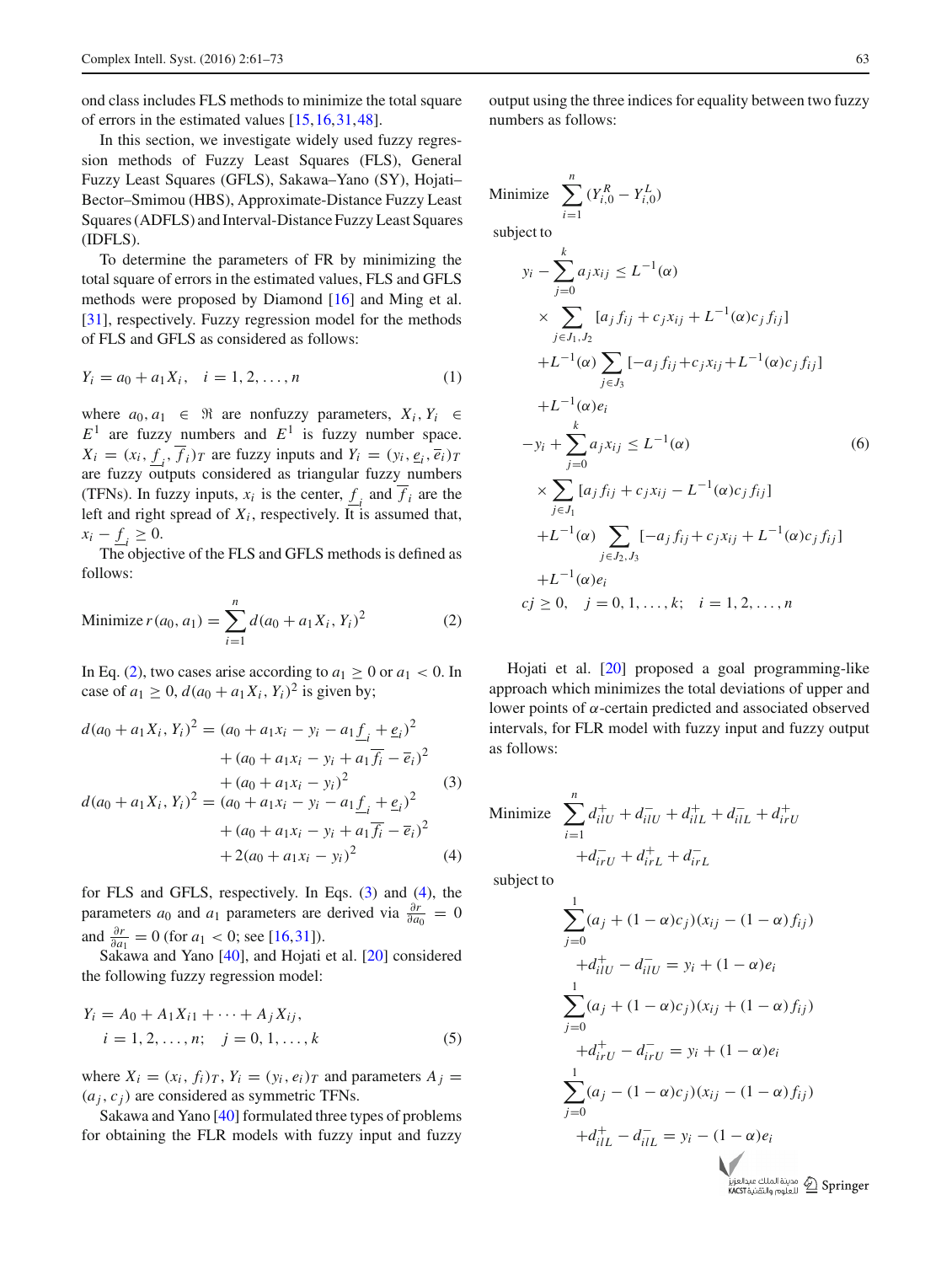$$
\sum_{j=0}^{1} (a_j - (1 - \alpha)c_j)(x_{ij} + (1 - \alpha)f_{ij})
$$
  
+  $d_{irL}^+ - d_{irL}^- = y_i - (1 - \alpha)e_i$   
 $d_{iIU}^+, d_{iIU}^-, d_{iIL}^+, d_{iIL}^-, d_{irU}^+,$   
 $d_{irU}^-, d_{irL}^+, d_{irL}^- \ge 0$   
 $a_j = free, c_j \ge 0, j = 0, 1,$   
 $i = 1, 2, ..., n$  (7)

where  $d_{ilU}^+$ ,  $d_{ilU}^-$ ,  $d_{ilL}^+$ ,  $d_{ilL}^-$ ,  $d_{irU}^+$ ,  $d_{irU}^-$ ,  $d_{irL}^+$  and *d*<sub>*irL*</sub> are deviation variables, "*l*" and "*r*" refer to the left (lower) and right (upper) points of the input intervals, "*U*" and "*L*" refer to the upper and lower points of the observed and predicted intervals, respectively (for details, see [\[20](#page-12-3)[,40](#page-12-7)]).

Yang and Lin [\[48](#page-12-15)] proposed alternative FLS methods called as Approximate-distance fuzzy least squares (ADFLS) and Interval-distance fuzzy least squares (IDFLS), for FLR model with fuzzy input and fuzzy output as follows:

$$
Y_i = A_0 + A_1 X_{i1} + \dots + A_j X_{ij},
$$
  
\n
$$
j = 0, 1, \dots, k; \quad i = 1, 2, \dots, n
$$
\n(8)

where  $X_{ij} = (x_{ij}, \bar{f}_{ij}, \underline{f}_{ij}), Y_i = (y_i, \bar{e}_i, \underline{e}_i)$  and parameters  $A_j = (a_j, \bar{c}_j, \underline{c}_j)$  are considered as LR fuzzy numbers.

In the ADFLS method, the objective function is defined as follows:

<span id="page-3-1"></span>Minimize 
$$
J(A_0, A_1, ..., A_k)
$$
  
\n
$$
= \sum_{i=1}^n d_{LR}^2 (Y_i, A_0 + A_1 X_{j1} + ... + A_k X_{jk})
$$
\n
$$
= \sum_{i=1}^n (y_i - \tilde{m}_i)^2 + \sum_{i=1}^n [(y_i - (1 - \alpha) e_i)
$$
\n
$$
- (\tilde{m}_i - (1 - \alpha) \tilde{l}_i)]^2
$$
\n
$$
+ \sum_{i=1}^n [(y_i + (1 - \alpha) \tilde{e}_i)
$$
\n
$$
- (\tilde{m}_i + (1 - \alpha) \tilde{r}_i)]^2
$$
\n(9)

The objective function  $J(A_0, A_1, \ldots, A_k)$  is minimized over *A<sub>j</sub>* subject to  $\bar{c}_j \ge 0$  and  $\underline{c}_j \ge 0$  for ADFLS method. In Eq. [\(9\)](#page-3-1),  $\tilde{m}_i$ ,  $\tilde{l}_i$ ,  $\tilde{r}_i$ ,  $H_1$  and  $H_2$  are defined as follows:

$$
\tilde{m}_i = a_0 + \sum_{p=1}^k a_1 x_{ip}
$$
\nWeylag equation

\nNot to find a point  $\sum_{k=1}^k a_k x_{ik}$ .

$$
\tilde{l}_{i} = \underline{c}_{0} + \sum_{A_{p} \in H_{1}} \left[ s_{ip} (a_{p} \underline{f}_{i} + x_{ip} \underline{c}_{p}) + (1 - s_{ip}) (a_{p} \underline{f}_{i} - x_{ip} \overline{c}_{p}) \right] \n+ \sum_{A_{p} \in H_{2}} \left[ s_{ip} (x_{ip} \underline{c}_{p} - a_{p} \overline{c}_{p}) + (1 - s_{ip}) (-a_{p} \overline{f}_{i} - x_{ip} \overline{c}_{p}) \right] \n\tilde{r}_{i} = \overline{c}_{0} + \sum_{A_{p} \in H_{1}} \left[ s_{ip} (a_{p} \overline{f}_{i} + x_{ip} \overline{c}_{p}) + (1 - s_{ip}) (a_{p} \overline{f}_{i} - x_{ip} \underline{c}_{p}) \right] \n+ \sum_{A_{p} \in H_{2}} \left[ s_{ip} (x_{ip} \overline{c}_{p} - a_{p} \underline{c}_{p}) + (1 - s_{ip}) (-a_{p} \underline{f}_{i} - x_{ip} \underline{c}_{p}) \right]
$$

and

$$
H_1 = \{ A_p | A_p > 0, p \in \{1, 2, ..., k\} \},
$$
  
\n
$$
H_2 = \{ A_p | A_p < 0, p \in \{1, 2, ..., k\} \},
$$
  
\n
$$
s_{ip} = \begin{cases} 1, & \text{if } X_{ip} \ge 0 \\ 0, & \text{if } X_{ip} < 0 \end{cases}
$$

In the IDFLS method, the objective function is defined as follows:

<span id="page-3-2"></span>Minimize 
$$
\rho(A_0, A_1, ..., A_k)
$$
  
\n
$$
= \sum_{i=1}^n D^2 (Y_i, A_0 + A_1 X_{i1} + ... + A_k X_{ik})
$$
\n
$$
= \sum_{i=1}^n \int_{0}^1 ((Y_{i,\alpha}^L - (\tilde{A} \otimes \tilde{X}_i)^L) + (Y_{i,\alpha}^U - (\tilde{A} \otimes \tilde{X}_i)^U)^2) d\alpha
$$
\n(10)

<span id="page-3-0"></span>The objective function  $\rho(A_0, A_1, \ldots, A_k)$  is minimized over *Aj* for IDFLS method (for details of ADFLS and IDFLS, see [\[48](#page-12-15)]).

#### **Proposed approach**

Radial Basis Function (RBF) Network is a special kind of NN which has input layers, a single hidden layer and output layers. The hidden layer contains hidden units, also called as radial basis function units, which have two parameters that describe the location of the function's center and its deviation (or width). Hidden units measure the distance between an input data and the functions's center. There are two sets of weights, one connecting the input layer to the hidden layer and the other connecting the hidden layer to the output layer. The weights between input and hidden layer which are also called as centers are determined by any clustering method, such as Fuzzy *c*-Means Clustering (FCM). The weights connecting the hidden layer to the output layer are used to form linear combinations of the hidden units for generating outputs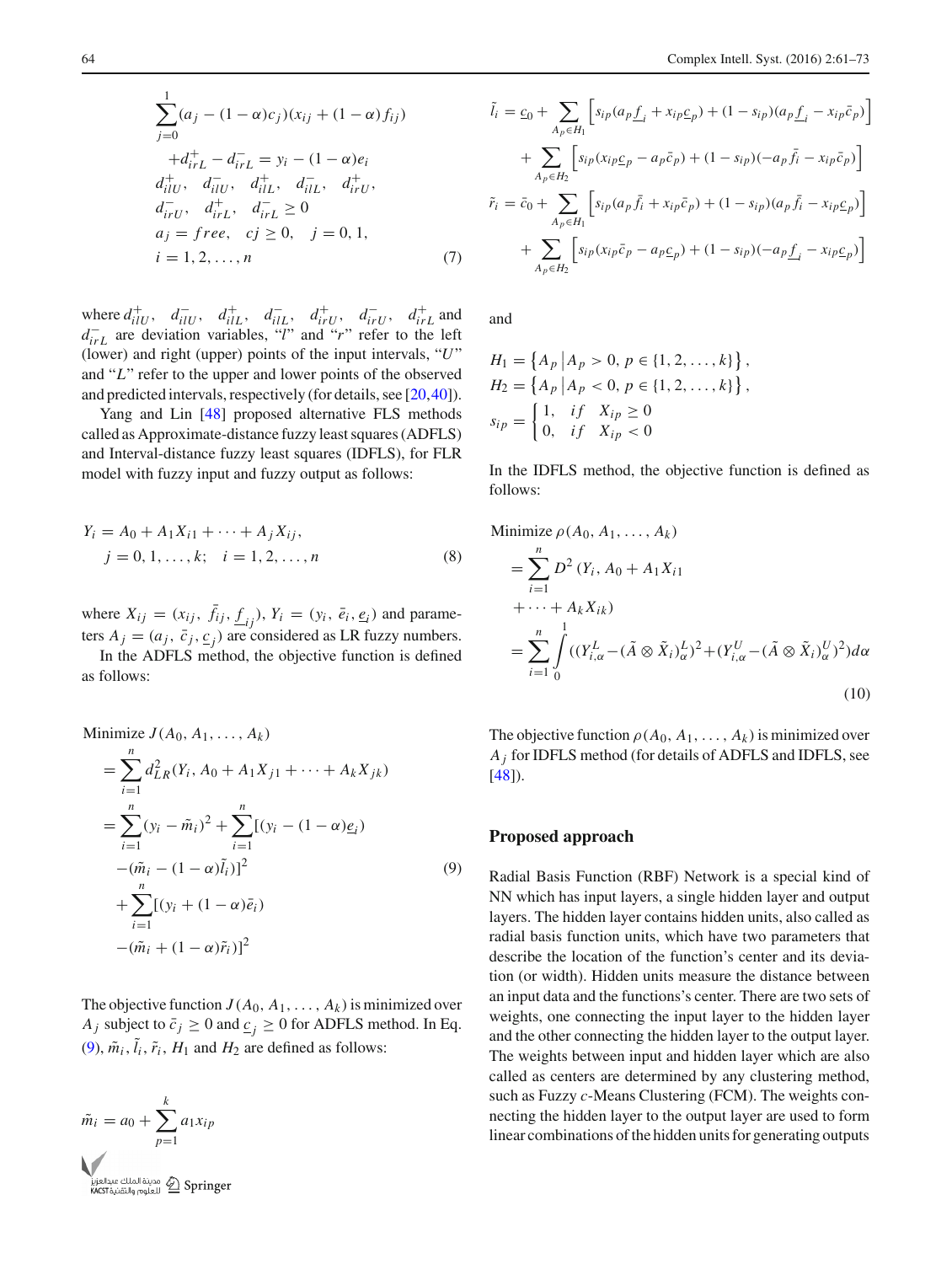of the RBF Network. RBF Network is trained by unsupervised learning or combining the supervised and unsupervised learning [\[12](#page-12-33),[13,](#page-12-34)[50\]](#page-12-35).

In this section, we propose a FRBF Network approach for FR model with fuzzy input and fuzzy output which are symmetric or nonsymmetric TFNs. Our proposed FRBF Network includes fuzzy input  $(X_p)$ , fuzzy output  $(Y_p)$ , fuzzy weights between input and hidden unit  $(W_{ij})$  and also fuzzy weights between hidden and output unit  $(V_i)$ . In this approach, the weights  $W_{ij}$  and normalization factor  $\sigma_j^2$  are determined by unsupervised learning.  $W_{ij}$  s are initialized by modified FCM algorithm given in Sect.  $3.2$  and  $V_j$  s are randomly selected as TFNs. Then,  $W_{ij}$ ,  $V_j$  and  $\sigma_j^2$  s are updated by BackPropagation (BP) algorithm which is supervised learning.

 $\alpha$ -level sets of the fuzzy input  $X_{pi}$  and the fuzzy output  $Y_p$  are expressed as  $[X_{pi}]_{\alpha} = [X_{pi}^L, X_{pi}^U]$  and  $[Y_p]_{\alpha} =$  $[Y_p^L, Y_p^U]$ , respectively. The weights between input and hidden units are symmetrical TFNs and denoted as  $W_{ij}$  =  $(w_{ij}^L, w_{ij}^C, w_{ij}^U)$ , where  $w_{ij}^L$  is the lower limit,  $w_{ij}^C$  is the center and  $w_{ij}^U$  is the upper limit of  $W_{ij}$ .  $\alpha$ -level sets of  $W_{ij}$  are written as follows:

$$
\begin{aligned} [W_{ij}]_{\alpha} &= \left[ [W_{ij}]_{\alpha}^{L}, \ [W_{ij}]_{\alpha}^{U} \right] \\ &= \left[ w_{ij}^{L} \left( 1 - \frac{\alpha}{2} \right) + w_{ij}^{U} \left( \frac{\alpha}{2} \right), \ w_{ij}^{L} \left( \frac{\alpha}{2} \right) + w_{ij}^{U} \left( 1 - \frac{\alpha}{2} \right) \right] \end{aligned} \tag{11}
$$

The weights between hidden unit and output unit are TFNs and denoted as  $V_j = (v_j^L, v_j^C, v_j^U)$ .  $\alpha$ -level sets of  $V_j$  can be written as same manner in  $W_{ij}$ . Arithmetic operations on fuzzy numbers and intervals can be found in Alefeld and Mayer [\[1\]](#page-11-9), Klir and Yuan [\[29\]](#page-12-36) and Moore [\[34\]](#page-12-37).

The hidden unit *j* is calculated as follows:

Fuzzy estimated output for observation *p* of FRBF Network is calculated by;

$$
\begin{split} [\hat{Y}_p]_{\alpha} &= \frac{\sum_{j=1}^{n_H} [V_j]_{\alpha} [h_{pj}]_{\alpha}}{\sum_{j=1}^{n_H} [h_{pj}]_{\alpha}} \\ &= \left[ \frac{\sum_{j=1}^{n_H} [V_j]_{\alpha}^L [h_{pj}]_{\alpha}}{\sum_{j=1}^{n_H} [h_{pj}]_{\alpha}}, \frac{\sum_{j=1}^{n_H} [V_j]_{\alpha}^U [h_{pj}]_{\alpha}}{\sum_{j=1}^{n_H} [h_{pj}]_{\alpha}} \right] (14) \end{split}
$$

Let  $Y_p$  be the fuzzy output corresponding to the fuzzy input  $X_p$ . The cost function for the  $\alpha$ -level sets of the fuzzy estimated output  $\hat{Y}_p$  and the corresponding fuzzy output  $Y_p$  is introduced in Ishibuchi et al. [\[24](#page-12-21)] as follows:

<span id="page-4-2"></span>
$$
E_{p,\alpha} = E_{p,\alpha}^{L} + E_{p,\alpha}^{U}
$$
  
=  $\frac{\alpha}{2} \left( [Y_p]_{\alpha}^{L} - [\hat{Y}_p]_{\alpha}^{L} \right)^{2} + \frac{\alpha}{2} \left( [Y_p]_{\alpha}^{U} - [\hat{Y}_p]_{\alpha}^{U} \right)^{2}$  (15)

where,  $E_{p,\alpha}^{L}$  and  $E_{p,\alpha}^{U}$  indicate the squared errors for the lower limit and the upper limit of the α-level sets of  $E_p$ , respectively. The total cost function *E* for the input–output pair  $(X_p, Y_p)$  is computed as follows:

<span id="page-4-3"></span>
$$
E = \sum_{p=1}^{n} \sum_{i=1}^{s} E_{p,\alpha_i}
$$
 (16)

## <span id="page-4-4"></span>**Training algorithm of our proposed Fuzzy Radial Basis Function Network**

Training algorithm of our proposed FRBF Network is constituted by Yapıcı Pehlivan [\[49](#page-12-38)]. In the algorithm, Choi et al.'s [\[13](#page-12-34)] BP algorithm for RBF Network is fuzzified and it is integrated with Ishibuchi et al.'s [\[21\]](#page-12-22) Back-Propagation (BP)

<span id="page-4-1"></span>
$$
\begin{aligned}\n\left[h_{pj}\right]_{\alpha} &= \exp\left(-\frac{1}{2}\left(\frac{\left\|\left[X_{pi}\right]_{\alpha} - \left[W_{ij}\right]_{\alpha}\right\|}{\left[\sigma_{pj}\right]_{\alpha}}\right)^{2}\right), \, p = 1, 2, \dots, n; \, i = 1, 2, \dots, n_{I}; \, j = 1, 2, \dots, n_{H} \\
&= \exp\left[\left(-\frac{1}{2}\frac{\left|\max\left\{\left|\left[X_{pi}\right]_{\alpha}^{L} - \left[W_{ij}\right]_{\alpha}^{L}\right|, \left|\left[X_{pi}\right]_{\alpha}^{U} - \left[W_{ij}\right]_{\alpha}^{U}\right|\right\}\right|^{2}}{\left[\sigma_{pj}^{2}\right]_{\alpha}}\right)\right]\n\end{aligned} \tag{12}
$$

Normalization factor of hidden unit *j* is determined as follows:

<span id="page-4-0"></span>
$$
[\sigma_{pj}^2]_{\alpha} = \frac{1}{n} \sum_{p=1}^n ( [X_{pi}]_{\alpha} - [W_{ij}]_{\alpha} )^2
$$
  
= 
$$
\frac{1}{n} \sum_{p=1}^n \left( \max \left\{ \left| [X_{pi}]_{\alpha}^L - [W_{ij}]_{\alpha}^L \right|, \left| [X_{pi}]_{\alpha}^U - [W_{ij}]_{\alpha}^U \right| \right\} \right)^2
$$
(13)

algorithm for FNN. Framework of the training algorithm for the proposed FRBF Network is demonstrated in Fig. [1.](#page-5-0)

The purpose of the proposed FRBF Network is to minimize total errors in estimations through the training algorithm. Let  $\eta$  be a learning constant,  $\lambda$  be a momentum constant and *t* indicates the number of iterations. The weights  $V_j$ ,  $W_{ij}$  and normalization factor  $\sigma_j^2$  are updated by the training algorithm as follows:

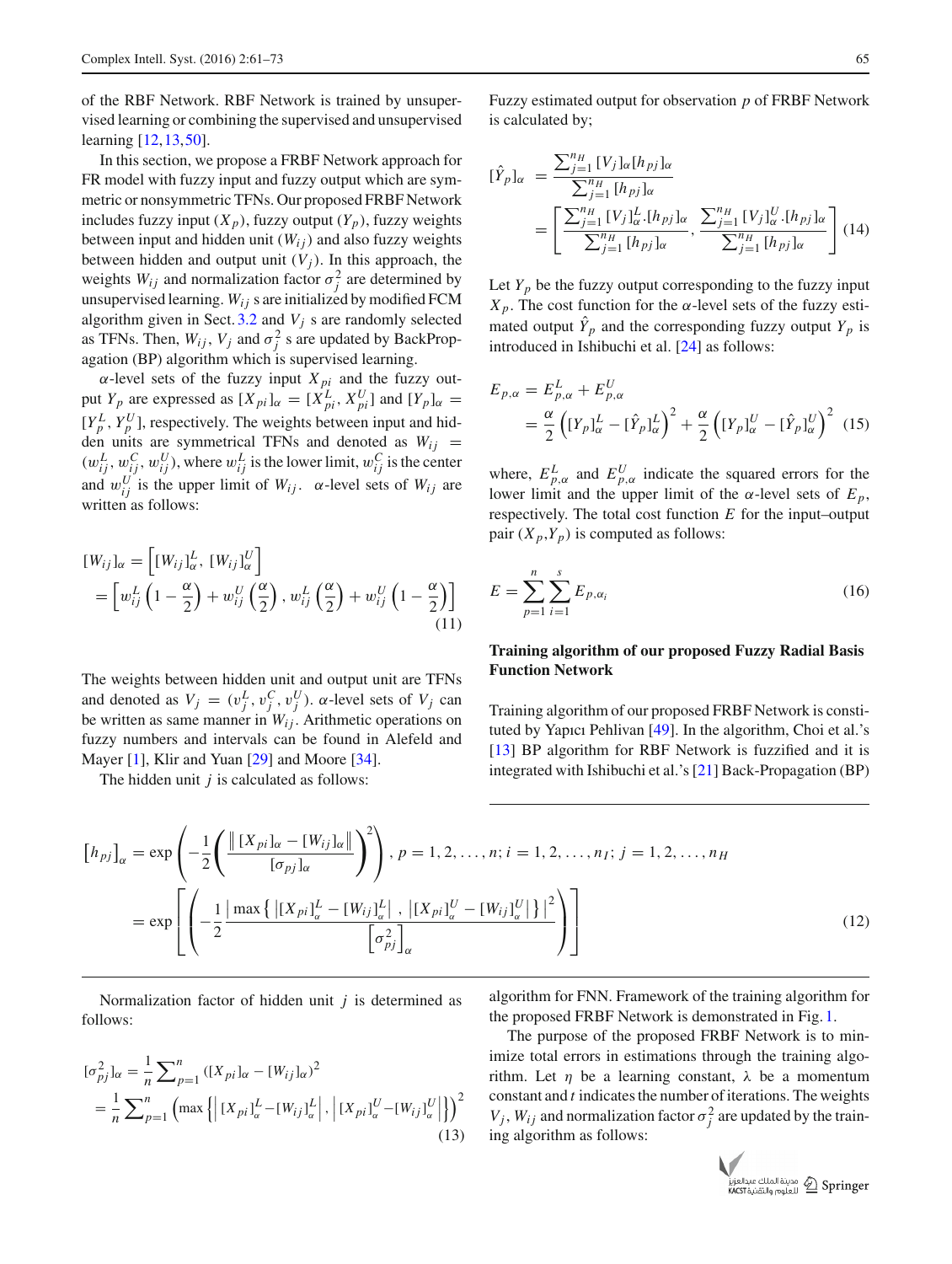

<span id="page-5-0"></span>**Fig. 1** Framework of the training algorithm of our proposed FRBF Network

The fuzzy weights  $V_i$  are updated by;

<span id="page-5-1"></span>
$$
v_j^L(t+1) = v_j^L(t) + \Delta v_j^L(t)
$$
\n(17)

$$
v_j^U(t+1) = v_j^U(t) + \Delta v_j^U(t)
$$
\n(18)

$$
v_j^L(t+1) = \min \left\{ v_j^L(t+1), v_j^U(t+1) \right\}
$$
  

$$
v_j^U(t+1) = \max \left\{ v_j^L(t+1), v_j^U(t+1) \right\}.
$$

In Eqs. [\(17\)](#page-5-1) and [\(18\)](#page-5-1),  $\Delta v_j^L(t)$  and  $\Delta v_j^U(t)$  can be calculated using the cost function  $E_{p,\alpha}$  as follows:

<span id="page-5-2"></span>
$$
\Delta v_j^L(t) = -\eta \frac{\partial E_{p,\alpha}}{\partial v_{jk}^L} + \lambda \Delta v_j^L(t-1)
$$
\n(19)

$$
\Delta v_j^U(t) = -\eta \frac{\partial E_{p,\alpha}}{\partial v_{jk}^U} + \lambda \Delta v_j^U(t-1)
$$
\n(20)

The derivatives  $\frac{\partial E_{p,\alpha}}{\partial v_{jk}^L}$  and  $\frac{\partial E_{p,\alpha}}{\partial v_{jk}^U}$  in Eqs. [\(19\)](#page-5-2) and [\(20\)](#page-5-2) can be written as follows:



If  $v_j^L > v_j^U$  then,

$$
\frac{\partial E_{p,\alpha}}{\partial v_{jk}^{L}} = -\alpha \left( [Y_{pk}]_{\alpha}^{L} - [\hat{Y}_{pk}]_{\alpha}^{L} \right) h_{pj} \left( 1 - \frac{\alpha}{2} \right)
$$

$$
- \alpha \left( [Y_{pk}]_{\alpha}^{U} - [\hat{Y}_{pk}]_{\alpha}^{U} \right) h_{pj} \left( \frac{\alpha}{2} \right)
$$

$$
\frac{\partial E_{p,\alpha}}{\partial v_{jk}^{U}} = -\alpha \left( [Y_{pk}]_{\alpha}^{L} - [\hat{Y}_{pk}]_{\alpha}^{L} \right) h_{pj} \left( \frac{\alpha}{2} \right)
$$

$$
- \alpha \left( [Y_{pk}]_{\alpha}^{U} - [\hat{Y}_{pk}]_{\alpha}^{U} \right) h_{pj} \left( 1 - \frac{\alpha}{2} \right)
$$

The fuzzy weights  $W_{ij}$  are updated by;

<span id="page-5-3"></span>
$$
w_{ij}^{L}(t+1) = w_{ij}^{L}(t) + \Delta w_{ij}^{L}(t)
$$
\n(21)

$$
w_{ij}^{U}(t+1) = w_{ij}^{U}(t) + \Delta w_{ij}^{U}(t)
$$
\n(22)

If 
$$
w_{ij}^L > w_{ij}^U
$$
 then,

$$
w_{ij}^{L}(t+1) = \min \left\{ w_{ij}^{L}(t+1), w_{ij}^{U}(t+1) \right\}
$$
  

$$
w_{ij}^{U}(t+1) = \max \left\{ w_{ij}^{L}(t+1), w_{ij}^{U}(t+1) \right\}.
$$

In Eqs. [\(21\)](#page-5-3) and [\(22\)](#page-5-3),  $\Delta w_{ij}^L(t)$  and  $\Delta w_{ij}^U(t)$  can be computed using the cost function  $E_{p,\alpha}$  as follows:

<span id="page-5-4"></span>
$$
\Delta w_{ij}^L(t) = -\eta \frac{\partial E_{p,\alpha}}{\partial w_{ij}^L} + \lambda \Delta w_{ij}^L(t-1)
$$
\n(23)

$$
\Delta w_{ij}^U(t) = -\eta \frac{\partial E_{p,\alpha}}{\partial w_{ij}^U} + \lambda \Delta w_{ij}^U(t-1)
$$
\n(24)

The derivatives  $\frac{\partial E_{p,\alpha}}{\partial w_{ij}^L}$  and  $\frac{\partial E_{p,\alpha}}{\partial w_{ij}^U}$  in Eqs. [\(23\)](#page-5-4) and [\(24\)](#page-5-4) can be written as follows:

$$
\frac{\partial E_{p,\alpha}}{\partial w_{ij}^L} = \frac{\partial E_{p,\alpha}}{\partial [W_{ij}]_{\alpha}^L} \left(1 - \frac{\alpha}{2}\right) + \frac{\partial E_{p,\alpha}}{\partial [W_{ij}]_{\alpha}^U} \left(\frac{\alpha}{2}\right)
$$

$$
\frac{\partial E_{p,\alpha}}{\partial w_{ij}^U} = \frac{\partial E_{p,\alpha}}{\partial [W_{ij}]_{\alpha}^U} \left(1 - \frac{\alpha}{2}\right) + \frac{\partial E_{p,\alpha}}{\partial [W_{ij}]_{\alpha}^L} \left(\frac{\alpha}{2}\right)
$$

where  $\frac{\partial E_{p,\alpha}}{\partial [W_{ij}]}$  and  $\frac{\partial E_{p,\alpha}}{\partial [W_{ij}]}$  can be computed in two ways as follows:

(i) If 
$$
\max \{ |[X_{pi}]_{\alpha}^{L} - [W_{ij}]_{\alpha}^{L} |, |[X_{pi}]_{\alpha}^{U} - [W_{ij}]_{\alpha}^{U} | \}
$$
  
\n
$$
= |[X_{pi}]_{\alpha}^{L} - [W_{ij}]_{\alpha}^{L} |, \text{ then}
$$
\n
$$
\frac{\partial E_{p,\alpha}}{\partial [W_{ij}]_{\alpha}^{L}} = -\alpha \langle |[Y_{p}]_{\alpha}^{L} - [\hat{Y}_{p}]_{\alpha}^{L} | h_{pj}(\sigma_{pj})^{-2}
$$
\n
$$
\times |[X_{pi}]_{\alpha}^{L} - [W_{ij}]_{\alpha}^{L} | v_{j}^{L}
$$
\n
$$
-\alpha \langle |[Y_{p}]_{\alpha}^{U} - [\hat{Y}_{p}]_{\alpha}^{U} | h_{pj}(\sigma_{pj})^{-2}
$$
\n
$$
\times |[X_{pi}]_{\alpha}^{L} - [W_{ij}]_{\alpha}^{L} | v_{j}^{U}
$$
\n
$$
\frac{\partial E_{p,\alpha}}{\partial [W_{ij}]_{\alpha}^{U}} = 0
$$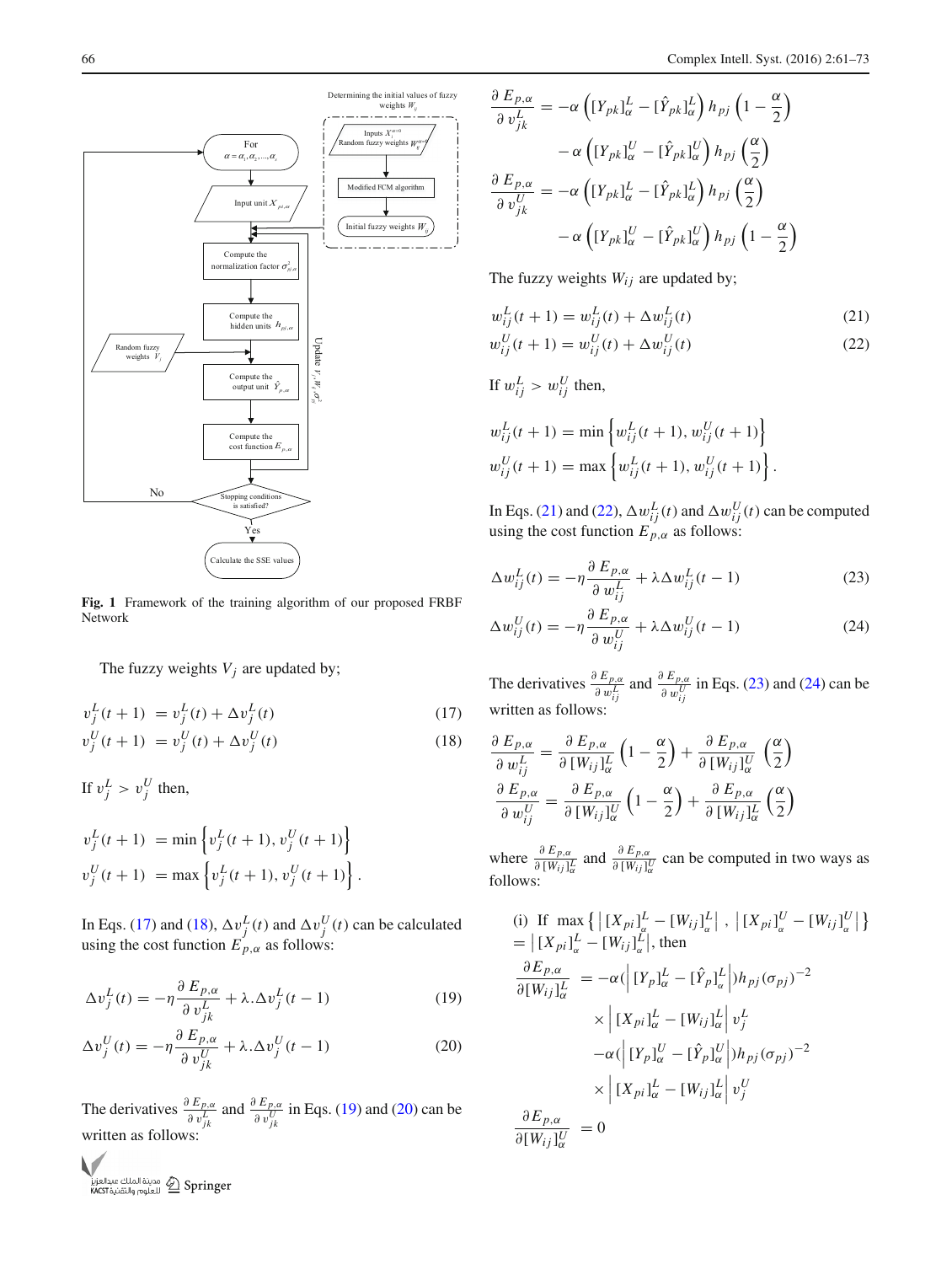(ii) If max 
$$
\{ |[X_{pi}]_{\alpha}^{L} - [W_{ij}]_{\alpha}^{L} |, |[X_{pi}]_{\alpha}^{U} - [W_{ij}]_{\alpha}^{U} | \}
$$
  
\n $= |[X_{pi}]_{\alpha}^{U} - [W_{ij}]_{\alpha}^{U} |, \text{ then}$   
\n
$$
\frac{\partial E_{p,\alpha}}{\partial [W_{ij}]_{\alpha}^{L}} = 0
$$
\n
$$
\frac{\partial E_{p,\alpha}}{\partial [W_{ij}]_{\alpha}^{U}} = -\alpha \left( |[Y_{p}]_{\alpha}^{L} - [\hat{Y}_{p}]_{\alpha}^{L} | \right) h_{pj} (\sigma_{pj})^{-2}
$$
\n $\times |[X_{pi}]_{\alpha}^{U} - [W_{ij}]_{\alpha}^{U} | v_{j}^{L}$ \n
$$
-\alpha \left( |[Y_{p}]_{\alpha}^{U} - [\hat{Y}_{p}]_{\alpha}^{U} | \right) h_{pj} (\sigma_{pj})^{-2}
$$
\n $\times |[X_{pi}]_{\alpha}^{U} - [W_{ij}]_{\alpha}^{U} | v_{j}^{U}$ 

<span id="page-6-3"></span>The normalization factors  $\sigma_{pj}^2$  are updated by;

$$
\sigma_{pj}(t+1) = \sigma_{pj}(t) + \Delta \sigma_{pj}(t) \tag{25}
$$

<span id="page-6-1"></span>where  $\Delta \sigma_{pj}^{(t)}$  can be calculated using the cost function  $E_{p,\alpha}$  as follows:

$$
\Delta \sigma_{pj}(t) = -\eta \frac{\partial E_{p,\alpha}}{\partial \sigma_{pj}} + \lambda \Delta \sigma_{pj}(t-1)
$$
 (26)

The derivative  $\frac{\partial E_{p,\alpha}}{\partial \sigma_{pj}}$  in Eq. [\(26\)](#page-6-1) can be written as;

$$
\frac{\partial E_{p,\alpha}}{\partial \sigma_{pj}} = \zeta^L + \zeta^U
$$

where  $\zeta^L$  and  $\zeta^U$  can be computed in two ways as follows:

(i) If 
$$
\max \{ |[X_{pi}]_{\alpha}^{L} - [W_{ij}]_{\alpha}^{L} |, |[X_{pi}]_{\alpha}^{U} - [W_{ij}]_{\alpha}^{U} | \}
$$
  
\n
$$
= |[X_{pi}]_{\alpha}^{L} - [W_{ij}]_{\alpha}^{L} |, \text{ then}
$$
\n
$$
\zeta^{L} = -\alpha \left( [Y_{pk}]_{\alpha}^{L} - [\hat{Y}_{pk}]_{\alpha}^{L} \right) h_{pj}(\sigma_{pj})^{-3}
$$
\n
$$
\times |[X_{pi}]_{\alpha}^{L} - [W_{ij}]_{\alpha}^{L} |^{2} v_{j}^{L}
$$
\n
$$
\zeta^{U} = -\alpha \left( [Y_{pk}]_{\alpha}^{U} - [\hat{Y}_{pk}]_{\alpha}^{U} \right) h_{pj}(\sigma_{pj})^{-3}
$$
\n
$$
\times |[X_{pi}]_{\alpha}^{L} - [W_{ij}]_{\alpha}^{L} |^{2} v_{j}^{U}
$$

(ii) If max  $\{ |[X_{pi}]_{\alpha}^{L} - [W_{ij}]_{\alpha}^{L}|, |[X_{pi}]_{\alpha}^{U} - [W_{ij}]_{\alpha}^{U}| \} =$ <br> $|[X_{pi}]_{\alpha}^{U} - [W_{ij}]_{\alpha}^{U}|,$  then

$$
\zeta^{L} = -\alpha \left( [Y_{pk}]_{\alpha}^{L} - [\hat{Y}_{pk}]_{\alpha}^{L} \right) h_{pj} (\sigma_{pj})^{-3}
$$

$$
\times \left| [X_{pi}]_{\alpha}^{U} - [W_{ij}]_{\alpha}^{U} \right|^{2} v_{j}^{L}
$$

$$
\zeta^{U} = -\alpha \left( [Y_{pk}]_{\alpha}^{U} - [\hat{Y}_{pk}]_{\alpha}^{U} \right) h_{pj} (\sigma_{pj})^{-3}
$$

$$
\times \left| [X_{pi}]_{\alpha}^{U} - [W_{ij}]_{\alpha}^{U} \right|^{2} v_{j}^{U}
$$

From the above expressions, the training algorithm of the proposed FRBF Network can be summarized as follows:

*Step 1* Determine the fuzzy weights  $W_{ij}$  using modified FCM algorithm given in Eqs. [\(27\)](#page-6-2)–[\(29\)](#page-7-1)

Initialize the fuzzy weights  $V_i$  as fuzzy numbers randomly

Calculate the initial values of normalization factor by Eq. [\(13\)](#page-4-0)

*Step 2* Repeat Step 3 for  $\alpha_1, \alpha_2, \ldots, \alpha_s$ 

*Step 3* Repeat the following procedures for  $p =$ 1, 2,..., *n*

*Step 3.1 h<sub>pj</sub>*,  $\hat{Y}_p$  and  $E_{p,\alpha}$  are calculated by Eqs. [\(12\)](#page-4-1)– [\(15\)](#page-4-2) *Step 3.2* Update the fuzzy weights  $V_i$  by Eqs. [\(17\)](#page-5-1)– [\(18\)](#page-5-1)

*Step 3.3* Update the fuzzy weights  $W_{ij}$  by Eqs. [\(21\)](#page-5-3)– [\(22\)](#page-5-3)

*Step 3.4* Update the normalization factors  $\sigma_{pj}^2$  by Eq. [\(25\)](#page-6-3)

*Step 4* If the total number of iterations is satisfied, stop. Otherwise, go to Step 2.

### <span id="page-6-0"></span>**Modified Fuzzy c-Means Clustering algorithm**

The Fuzzy *c*-Means Clustering (FCM) algorithm is the most common cluster algorithm for RBF Network. It divides *n* data sets into *c*-fuzzy groups and estimates the cluster centers of each group [\[7](#page-11-10)[,12](#page-12-33)].

In this study, we modified the FCM algorithm because of  $X_i$  and  $W_{ij}$  are fuzzy numbers. Modified FCM algorithm for our proposed FRBF Network is given as follows:

*Step 1* Set the number of clusters *m* and parameter *b*. Initialize cluster centers  $W_{ij}$  and inputs  $X_i$  for  $\alpha = 0$ . *Step 2* Determine the membership values using  $W_{ij}$  in two ways as;

(i) If 
$$
\left\| \left[ [X_i]_{\alpha}^{L}, [X_i]_{\alpha}^{U} \right] - \left[ [W_{ij}]_{\alpha}^{L}, [W_{ij}]_{\alpha}^{U} \right] \right\|^2 \neq 0
$$
, then

<span id="page-6-2"></span>
$$
\mu_{j}([X_{i}]_{\alpha}) = \left[ \sum_{k=1}^{m} \left( \frac{\left( \max\left\{ \left| x_{i}^{L} - w_{ij}^{L} \right| , \left| x_{i}^{U} - w_{ij}^{U} \right| \right\} \right)^{2}}{\left( \max\left\{ \left| x_{i}^{L} - w_{ik}^{L} \right| , \left| x_{i}^{U} - w_{ik}^{U} \right| \right\} \right)^{2}} \right)^{1/(b-1)} \right]^{-1} (27)
$$

(ii) If 
$$
\left\| \left[ [X_i]_{\alpha}^{L}, [X_i]_{\alpha}^{U} \right] - \left[ [W_{ij}]_{\alpha}^{L}, [W_{ij}]_{\alpha}^{U} \right] \right\|^{2} = 0
$$
, then

$$
\mu_j([X_i]_\alpha)
$$
\n
$$
= \begin{cases}\n1, & if \quad [(X_i]_\alpha^L, [X_i]_\alpha^U] = [(W_{ij}]_\alpha^L, [W_{ij}]_\alpha^U] \\
0, & if \quad [(X_i]_\alpha^L, [X_i]_\alpha^U] \neq [(W_{ij}]_\alpha^L, [W_{ij}]_\alpha^U]\n\end{cases}
$$
\n(28)

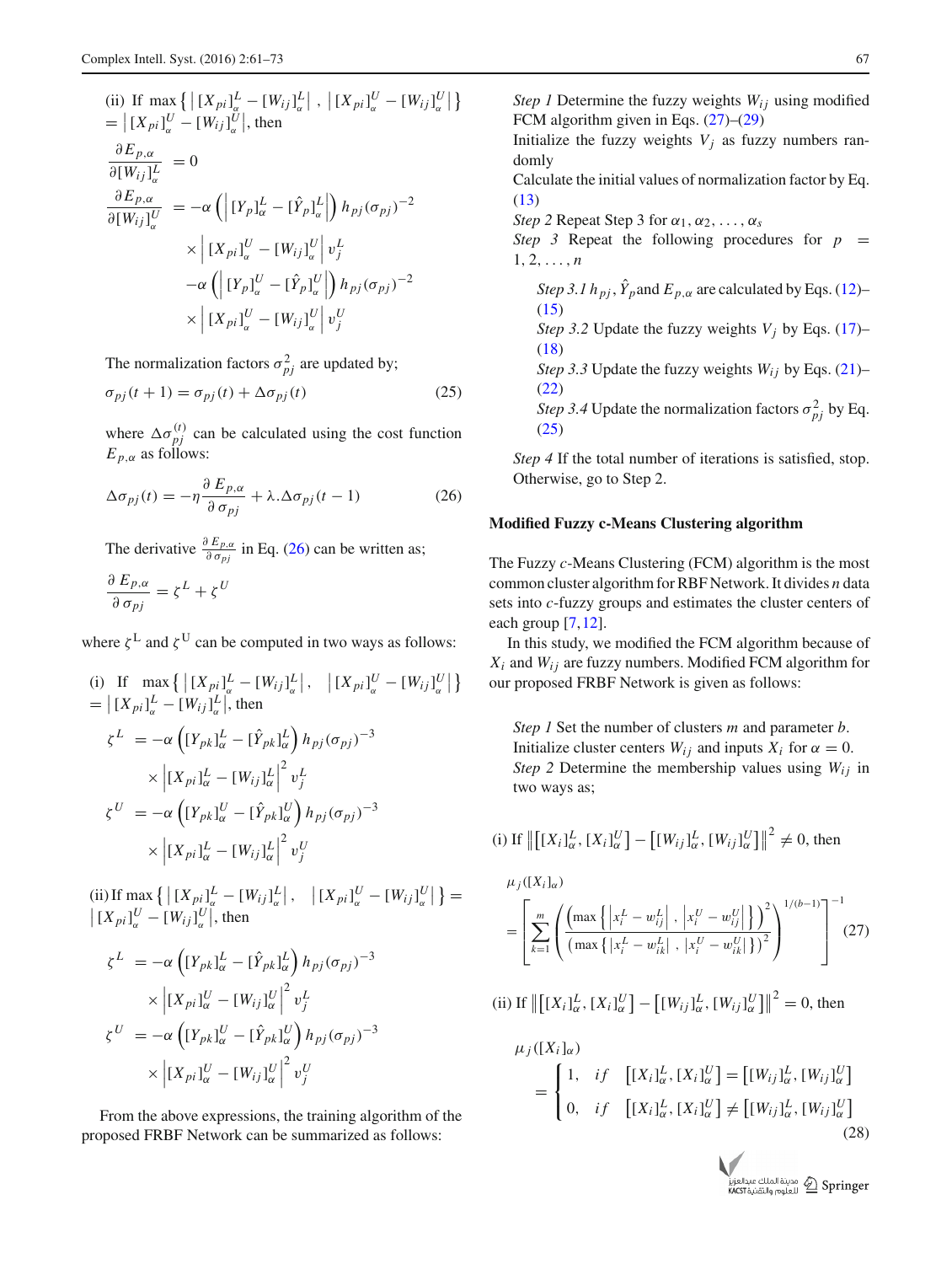*Step 3* Update the cluster centers  $W_{ij}$  until the membership values are stabilized by;

<span id="page-7-1"></span>
$$
\begin{aligned} &\left[ [W_{ij}]_{\alpha}^{L}, [W_{ij}]_{\alpha}^{U} \right] \\ & = \left[ \frac{\sum_{i=1}^{n} [\mu_{j}([X_{i}]_{\alpha})]^{b}[X_{i}]_{\alpha}^{L}}{\sum_{i=1}^{n} [\mu_{j}([X_{i}]_{\alpha})]^{b}} , \frac{\sum_{i=1}^{n} [\mu_{j}([X_{i}]_{\alpha})]^{b}[X_{i}]_{\alpha}^{U}}{\sum_{i=1}^{n} [\mu_{j}([X_{i}]_{\alpha})]^{b}} \right] \end{aligned} \tag{29}
$$

#### <span id="page-7-0"></span>**Numerical examples**

In this section, we considered three numerical examples to demonstrate the proposed FRBF Network approach that performs well while handling with FR model when input and outputs are triangular fuzzy numbers. Using these fuzzy data, we obtain an estimated fuzzy regression equation  $\hat{Y}$  =  $A_0 + A_1\hat{X}$  with fuzzy parameters  $A_0 = (a_0, c_0, \bar{c}_0)$  and  $A_1 = (a_1, \underline{c}_1, \overline{c}_1)$ . The proposed FRBF Network approach is applied to the examples and compared with FLS, GFLS, SY, HBS, ADFLS and IDFLS methods. LINGO and MAT-LAB Softwares are used for computations of FR methods and MATLAB Software is applied for generating the proposed FRBF Network on a Notebook (Intel Core 2 Duo) with CPU time of 2.0 GHz.

In all computations of the examples, we use learning constant( $\eta$ ) as 0.01, momentum constant( $\lambda$ ) as 0.1 and values of α-cut as  $\alpha = 0, 0.2, 0.4, 0.6, 0.8$  and 1.0 for traininig algorithm of the proposed FRBF Network. The initial values of the  $W_{ij}$  s for  $\alpha = 0$  are computed using modified FCM algorithm via Eqs.  $(27)$ – $(29)$ . The initial values of the  $\sigma_{pj}^2$ s are determined using the initial values of  $W_{ij}$ s. The initial values of the  $V_j$ s are randomly determined as fuzzy numbers. We calculate the cost function of each fuzzy output by Eq.  $(15)$  and total cost function by Eq.  $(16)$ according to the values of  $\alpha = 0, 0.2, 0.4, 0.6, 0.8$  and 1.0.

To compare the performance of the methods, we calculate the total errors in estimation using Eq. [\(2\)](#page-2-0) for FLS and GFLS, Eq. [\(6\)](#page-2-3) for SY, Eq. [\(7\)](#page-2-4) for HBS, Eq. [\(9\)](#page-3-1) for ADFLS and Eq. [\(10\)](#page-3-2) for IDFLS methods.

*Example 1* Sakawa and Yano [\[40\]](#page-12-7) used an example to illustrate the regression model, in which input and outputs are symmetrical TFNs. The example has eight sets of the fuzzy observations  $(X_i, Y_i)$  as shown in Table [1.](#page-7-2)

In the computations of the Example 1, we consider following specifications of our proposed FRBF Network approach for the training algorithm:

- (1) Number of input units:  $n_I = 1$  unit
- (2) Number of hidden units:  $n<sub>O</sub> = 3$  units
- (3) Number of output units:  $n<sub>O</sub> = 1$  unit
- (4) Stopping condition:  $t = 20,000$  iterations of the training algorithm

To compare the performance of the seven FR methods in estimation given in Sect. [2,](#page-1-0) we applied to calculate the errors in estimating the observed outputs. Table [2](#page-8-0) shows parameter estimations, predicted intervals of fuzzy outputs and sum of squares errors (SSE) in estimating the eight observations for these considered methods. In the methods of FLS, GFLS, SY, HBS, ADFLS, IDFLS and proposed FRBF Network approach, the results for  $\alpha = 0$  are used for comparison. In Table [2,](#page-8-0) SSE value of the FRBF Network approach is 9.9680, which is obviously better than FLS, GFLS, SY, HBS, ADFLS and IDFLS methods with 17.008, 22.162, 17.3682, 15.1991, 15.4723 and 10.3435 SSE values, respectively. Figure [2](#page-8-1) illustrates the errors in estimations of FR methods and proposed FRBF Network approach.

*Example 2* Diamond [\[16\]](#page-12-2) used an example to illustrate the regression model, in which inputs and outputs are nonsymmetrical TFNs. The example has eight sets of the fuzzy observations  $(X_i, Y_i)$ , see Table [3.](#page-8-2)

In the computations of the Example 2, we consider following specifications of our proposed FRBF Network approach for the training algorithm:

- (1) Number of input units:  $n_I = 1$  unit
- (2) Number of hidden units:  $n<sub>O</sub> = 3$  units
- (3) Number of output units:  $n<sub>O</sub> = 1$  unit
- (4) Stopping condition:  $t = 20,000$  iterations of the training algorithm

<span id="page-7-2"></span>

|             | Table 1 Fuzzy input-output    |  |
|-------------|-------------------------------|--|
|             | data set from Sakawa and Yano |  |
| <b>[40]</b> |                               |  |

| 10 | Ĺ              | $X_i = (x_i, f_i, \overline{f}_i)_T$ | Interval $X_i$ | $Y_i = (y_i, \underline{e}_i, \overline{e}_i)_T$ | Interval $Y_i$ |
|----|----------------|--------------------------------------|----------------|--------------------------------------------------|----------------|
|    |                | (2.0, 0.5, 0.5)                      | [1.5, 2.5]     | (4.0, 0.5, 0.5)                                  | [3.5, 4.5]     |
|    | $\overline{2}$ | (3.5, 0.5, 0.5)                      | [3.0, 4.0]     | (5.5, 0.5, 0.5)                                  | [5.0, 6.0]     |
|    | 3              | (5.5, 1.0, 1.0)                      | [4.5, 6.5]     | (7.5, 1.0, 1.0)                                  | [6.5, 8.5]     |
|    | $\overline{4}$ | (7.0, 0.5, 0.5)                      | [6.5 7.5]      | (6.5, 0.5, 0.5)                                  | [6.0, 7.0]     |
|    | 5              | (8.5, 0.5, 0.5)                      | [8.0, 9.0]     | (8.5, 0.5, 0.5)                                  | [8.0, 9.0]     |
|    | 6              | (10.5, 1.0, 1.0)                     | [9.5, 11.5]    | (8.0, 1.0, 1.0)                                  | [7.0, 9.0]     |
|    |                | (11, 0.5, 0.5)                       | [10.5, 11.5]   | (10.5, 0.5, 0.5)                                 | [10.0, 11.0]   |
|    | 8              | (12.5, 0.5, 0.5)                     | [12.0, 13.0]   | (9.5, 0.5, 0.5)                                  | [9.0, 10.0]    |

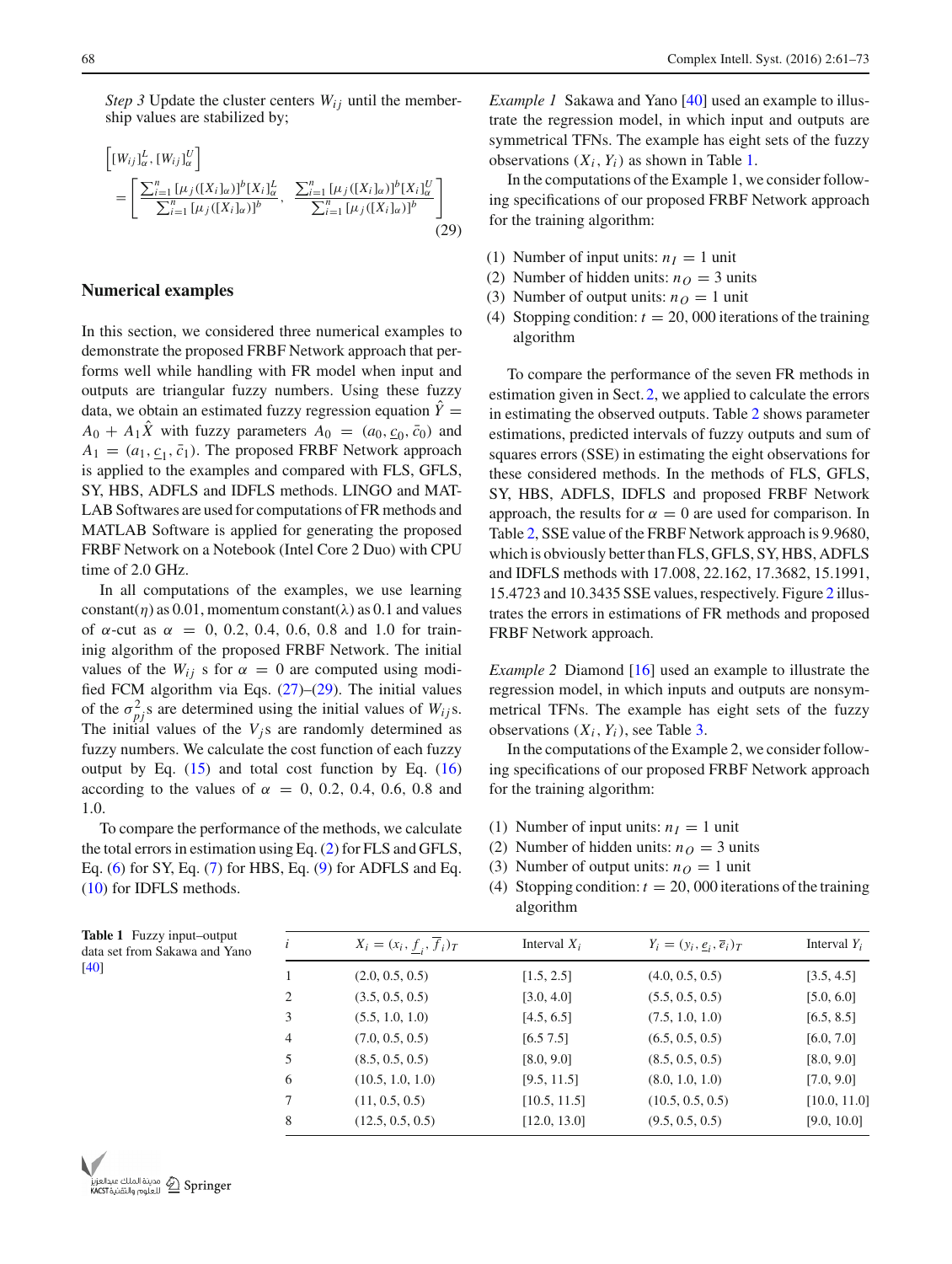**Table 2** Parameter estimations, predicted intervals  $[\hat{Y}^L, \hat{Y}^U]$  and SSE values for the considered methods

<span id="page-8-0"></span>

| Parameters                                     | <b>FLS</b>    | <b>GFLS</b>   | SY             | <b>HBS</b>    | <b>ADFLS</b>  | <b>IDFLS</b>  | FRBF          |
|------------------------------------------------|---------------|---------------|----------------|---------------|---------------|---------------|---------------|
| $A_0 = (a_0, c_0, \bar{c}_0)$                  |               |               |                |               |               |               |               |
| a <sub>0</sub>                                 | 3.4877        | 3.5085        | 3.4545         | 3.4091        | 3.5653        | 3.5749        |               |
| $\mathcal{L}_0$                                |               |               | $\overline{0}$ | 0.4091        | 0.2688        | 0.2969        |               |
| $\bar{c}_0$                                    |               |               | $\overline{0}$ | 0.4091        | 0.2977        | 0.2667        |               |
| $A_1 = (a_1, \underline{c}_1, \overline{c}_1)$ |               |               |                |               |               |               |               |
| a <sub>0</sub>                                 | 0.5306        | 0.5278        | 0.5573         | 0.5227        | 0.5203        | 0.5190        |               |
| $\mathcal{L}_0$                                |               |               | 0.0119         | 0.0227        | 0.0041        | 0.0005        |               |
| $\bar{c}_0$                                    |               |               | 0.0119         | 0.0227        | 0.0003        | 0.0041        |               |
| Predicted intervals                            |               |               |                |               |               |               |               |
| 1                                              | [4.28, 4.81]  | [4.30, 4.82]  | [4.27, 4.87]   | [4.00, 4.90]  | [4.06, 5.16]  | [4.05, 5.14]  | [3.66, 5.10]  |
| 2                                              | [5.07, 5.60]  | [5.09, 5.61]  | [5.09, 5.73]   | [4.75, 5.72]  | [4.84, 5.94]  | [4.83, 5.93]  | [4.70, 6.14]  |
| 3                                              | [5.87, 6.93]  | [5.88, 6.93]  | [5.90, 7.15]   | [5.75, 6.81]  | [5.61, 7.24]  | [5.61, 7.24]  | [5.58, 7.01]  |
| 4                                              | [6.93, 7.46]  | [6.93, 7.46]  | [7.00, 7.72]   | [6.50, 7.63]  | [6.64, 7.76]  | [6.64, 7.76]  | [6.77, 8.18]  |
| 5                                              | [7.73, 8.26]  | [7.73, 8.25]  | [7.81, 8.57]   | [7.25, 8.45]  | [7.42, 8.54]  | [7.42, 8.54]  | [7.54, 8.94]  |
| 6                                              | [8.52, 9.58]  | [8.52, 9.57]  | [8.63, 10.0]   | [8.25, 9.54]  | [8.19, 9.84]  | [8.20, 9.85]  | [8.21, 9.58]  |
| 7                                              | [9.05, 9.58]  | [9.05, 9.57]  | [9.18, 10.0]   | [8.50, 9.81]  | [8.71, 9.84]  | [8.72, 9.85]  | [8.61, 9.95]  |
| 8                                              | [9.85, 10.38] | [9.84, 10.36] | [10.0, 10.85]  | [9.25, 10.63] | [9.48, 10.63] | [9.50, 10.64] | [9.16, 10.46] |
| SSE                                            | 17.0088       | 22.1612       | 17.3682        | 15.1991       | 15.4723       | 10.3435       | 9.9680        |

Errors of the compared methods



<span id="page-8-1"></span>**Fig. 2** Errors in estimations of the FLS, GFLS, SY, HBS, ADFLS, IDFLS and proposed FRBF Network for Example 1

<span id="page-8-2"></span>

| Table 3 Fuzzy input-output<br>data set from Diamond [16] |   | $X_i = (x_i, f_i, \overline{f}_i)_T$ | Interval $X_i$ | $Y_i = (y_i, \underline{e}_i, \overline{e}_i)_T$ | Interval $Y_i$ |
|----------------------------------------------------------|---|--------------------------------------|----------------|--------------------------------------------------|----------------|
|                                                          |   | (21, 4.2, 2.1)                       | [16.8, 23.1]   | (4.0, 0.6, 0.8)                                  | [3.40, 4.80]   |
|                                                          | 2 | (15.0, 2.25, 2.25)                   | [12.75, 17.25] | (3.0, 0.3, 0.3)                                  | [2.70, 3.30]   |
|                                                          | 3 | (15.0, 1.5, 2.25)                    | [13.5, 17.25]  | (3.5, 0.35, 0.35)                                | [3.15, 3.85]   |
|                                                          | 4 | (9.0, 1.35, 1.35)                    | [7.65, 10.35]  | (2, 0.4, 0.4)                                    | [1.60, 2.40]   |
|                                                          | 5 | (12.0, 1.2, 1.2)                     | [10.80, 13.20] | (3.0, 0.3, 0.45)                                 | [2.70, 3.45]   |
|                                                          | 6 | (18.0, 3.6, 1.8)                     | [14.40, 19.80] | (3.5, 0.53, 0.7)                                 | [2.97, 4.20]   |
|                                                          | 7 | (6.0, 0.6, 1.2)                      | [5.40, 7.20]   | (2.5, 0.25, 0.38)                                | [2.25, 2.88]   |
|                                                          | 8 | (12.0, 1.8, 2.4)                     | [10.20, 14.40] | (2.5, 0.5, 0.5)                                  | [2.00, 3.00]   |
|                                                          |   |                                      |                |                                                  |                |

The methods of SY and HBS could not be applied on Example 2, because data include nonsymmetrical TFNs. To compare the performance of the five FR methods in estimation given in Sect. [2,](#page-1-0) we applied to calculate the errors in estimating the observed outputs. Table [4](#page-9-0) shows parameter estimations, predicted intervals of fuzzy outputs and SSE values in estimating the eight observation for these considered methods. In the methods of FLS, GFLS, ADFLS,



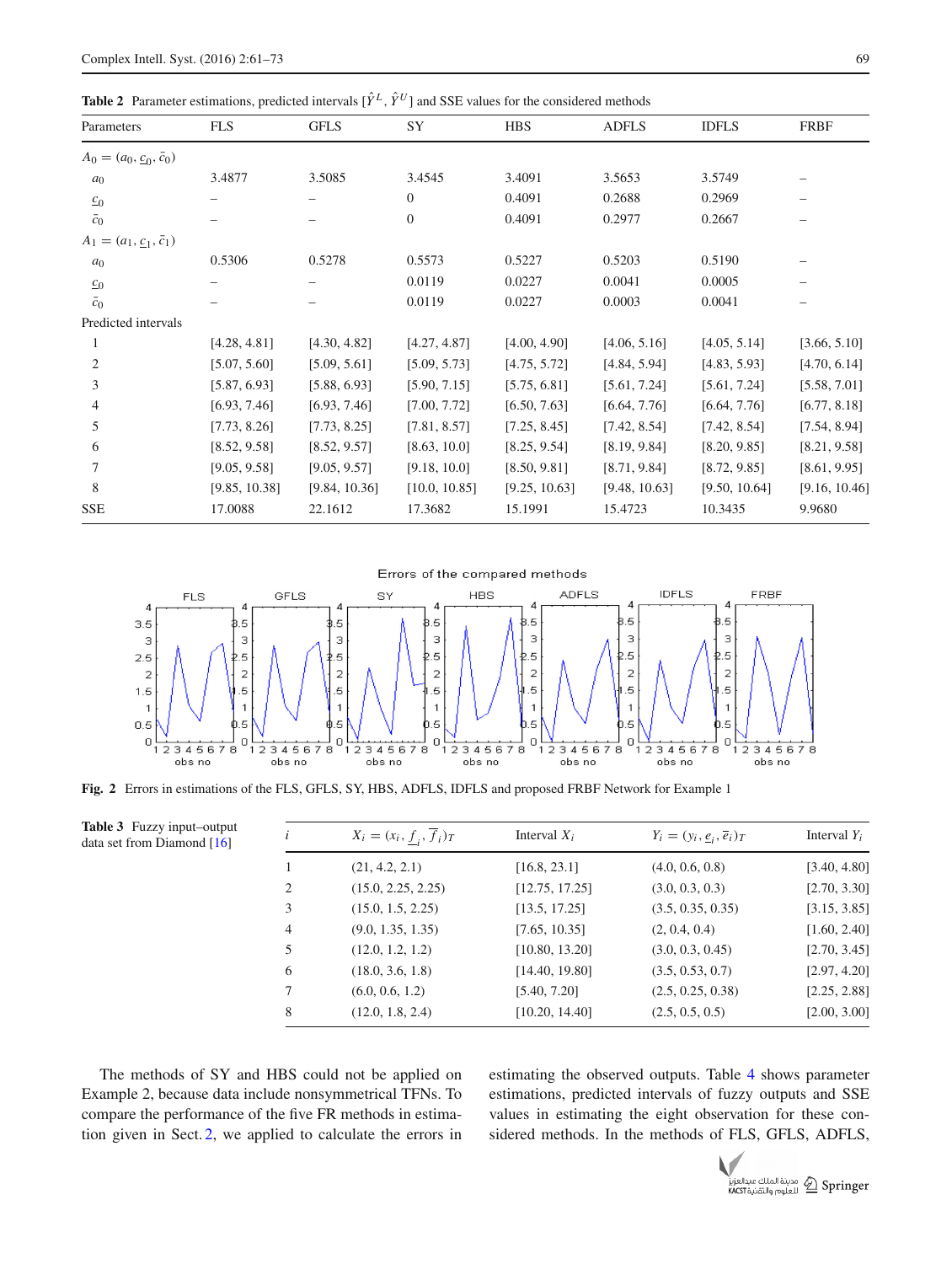<span id="page-9-0"></span>**Table 4** Parameter estimations, predicted intervals  $[\hat{Y}^L,\, \hat{Y}^U]$ and SSE values for considered methods

| Parameters                                     | <b>FLS</b>   | <b>GFLS</b>  | <b>ADFLS</b> | <b>IDFLS</b> | <b>FRBF</b>  |
|------------------------------------------------|--------------|--------------|--------------|--------------|--------------|
| $A_0 = (a_0, \underline{c}_0, \overline{c}_0)$ |              |              |              |              |              |
| a <sub>0</sub>                                 | 1.1286       | 1.1885       | 1.3415       | 1.3730       |              |
| $\underline{c}_0$                              |              |              | 0.1509       | 0.3379       |              |
| $\bar{c}_0$                                    |              |              | 0.0943       | 0.0627       |              |
| $A_1 = (a_1, \underline{c}_1, \overline{c}_1)$ |              |              |              |              |              |
| a <sub>0</sub>                                 | 0.1415       | 0.1363       | 1.1229       | 0.1205       |              |
| $\underline{c}_0$                              |              |              | $\theta$     | $-0.0153$    |              |
| $\bar{c}_0$                                    |              |              | 0.0129       | 0.0137       |              |
| Predicted intervals                            |              |              |              |              |              |
| 1                                              | [3.50, 4.63] | [3.47, 4.62] | [3.25, 4.53] | [3.31, 4.53] | [3.55, 4.68] |
| $\overline{2}$                                 | [2.93, 3.56] | [2.92, 3.53] | [2.75, 3.74] | [2.76, 3.75] | [2.67, 3.57] |
| 3                                              | [3.03, 3.46] | [3.02, 3.43] | [2.84, 3.74] | [2.86, 3.75] | [2.78, 3.71] |
| $\overline{4}$                                 | [2.21, 2.59] | [2.23, 2.59] | [2.13, 2.81] | [2.07, 2.82] | [1.92, 2.61] |
| 5                                              | [2.65, 2.99] | [2.66, 2.98] | [2.51, 3.20] | [2.50, 3.20] | [2.30, 3.10] |
| 6                                              | [3.16, 4.18] | [3.15, 4.13] | [2.96, 4.09] | [2.99, 4.09] | [2.97, 3.95] |
| 7                                              | [1.89, 2.06] | [1.92, 2.08] | [1.85, 2.39] | [1.76, 2.40] | [1.72, 2.36] |
| 8                                              | [2.57, 3.08] | [2.57, 3.06] | [2.44, 3.35] | [2.42, 3.36] | [2.27, 3.06] |
| <b>SSE</b>                                     | 2.4055       | 3.0867       | 2.0843       | 1.4477       | 1.5517       |





<span id="page-9-1"></span>**Fig. 3** Errors in estimations of the FLS, GFLS, ADFLS, IDFLS and proposed FRBF Network for Example 2

IDFLS and proposed FRBF Network approach, the results for  $\alpha = 0$  is used for comparison. In Table [4,](#page-9-0) SSE values of the IDFLS method is 1.4477 and FRBF Network approach is 1.5517, which are obviously better than FLS, GFLS and ADFLS methods with 2.4055, 3.0867 and 2.0843 SSE values, respectively. Figure [3](#page-9-1) depicts the errors in estimations of FR methods and proposed FRBF Network approach.

## **Computational experience**

The superiority of the proposed FRBF Network approach can be also observed through a test example from Diamond [\[16](#page-12-2)] and Ming et al. [\[31\]](#page-12-14), in which inputs and outputs are symmetrical TFNs. This example has three sets of the fuzzy observations  $(X_i, Y_i)$  as given in Table [5.](#page-10-0)

In the computations of the Example 3, we consider following specifications of our proposed FRBF Network approach for the training algorithm:



- (1) Number of input units:  $n_I = 1$  unit
- (2) Number of hidden units:  $n<sub>O</sub> = 2$  units
- (3) Number of output units:  $n<sub>O</sub> = 1$  unit
- (4) Stopping condition:  $t = 10,000$  iterations of the training algorithm

The training algorithm of the proposed FRBFN is started with fuzzy weights between input and hidden unit as  $W_{11}$  = [0.2793, 1.7982],  $W_{12} =$  [1.5904, 3.5904] which is calculated by the FCM method, and normalization factor as  $\sigma_1^2 = 1.614$ ,  $\sigma_2^2 = 1.182$  and fuzzy weights between hidden unit and output unit as  $V_1 = [1, 2]$ ,  $V_2 = [2, 3]$ .

To compare the performance of the seven FR methods in the estimation given in Sect. [2,](#page-1-0) we applied to calculate the errors in estimating the observed outputs. Table [6](#page-10-1) shows parameter estimations, predicted intervals of fuzzy outputs and SSE values in estimating the eight observation for these considered methods. In the methods of FLS, GFLS, SY, HBS, ADFLS, IDFLS and proposed FRBF Network approach,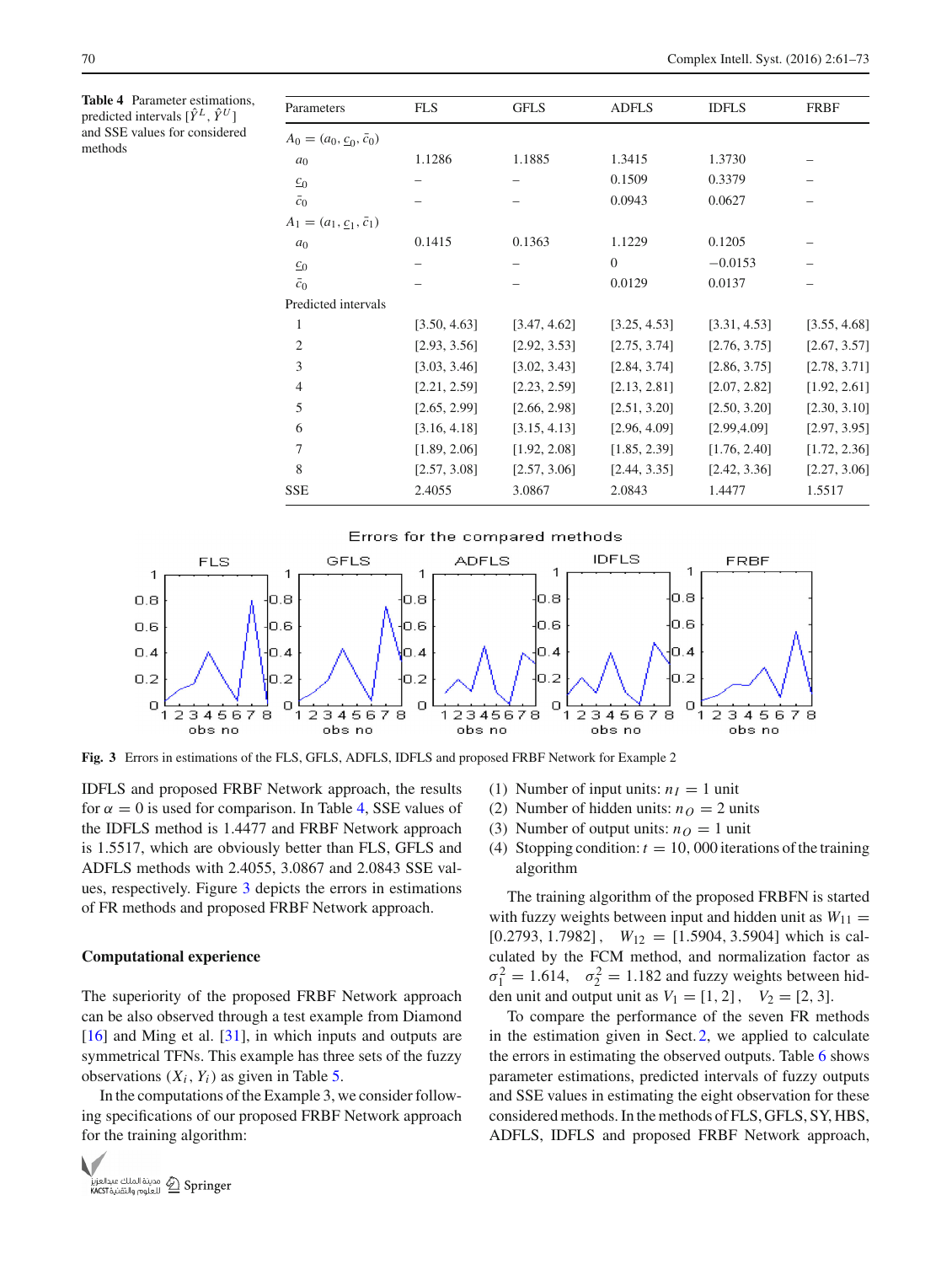<span id="page-10-0"></span>

| <b>Table 5</b> Fuzzy input-output<br>data set from Diamond [16], | $X_i = (x_i, f_i, f_i)$ | Interval $X_i$ | $Y_i = (y_i, \underline{e}_i, \overline{e}_i)_T$ | Interval $Y_i$ |
|------------------------------------------------------------------|-------------------------|----------------|--------------------------------------------------|----------------|
| Ming et al. $[31]$                                               | (1, 3/4, 3/4)           | [0.25, 1.75]   | (1, 3/4, 3/4)                                    | [0.25, 1.75]   |
|                                                                  | (2, 1, 1)               | [1, 3]         | (15/8, 3/2, 3/2)                                 | [0.375, 3.375] |
|                                                                  | (3, 1, 1)               | [2, 4]         | (13/4, 3/2, 3/2)                                 | [1.75, 4.75]   |

**Table 6** Parameter estimations, predicted intervals  $[\hat{Y}^L, \hat{Y}^U]$  and SSE values for considered methods

<span id="page-10-1"></span>

| Parameters                                     | <b>FLS</b>      | <b>GFLS</b>     | SY             | <b>HBS</b>    | <b>ADFLS</b>    | <b>IDFLS</b> | <b>FRBF</b>     |
|------------------------------------------------|-----------------|-----------------|----------------|---------------|-----------------|--------------|-----------------|
| $A_0 = (a_0, c_0, \bar{c}_0)$                  |                 |                 |                |               |                 |              |                 |
| a <sub>0</sub>                                 | $-0.4527$       | $-0.4155$       | 1.75           | 0.7333        | $-0.2004$       | $-0.1775$    |                 |
| $\mathcal{L}_0$                                |                 |                 | $\theta$       | 0.8167        | $\mathbf{0}$    | $-0.0363$    |                 |
| $\bar{c}_0$                                    |                 |                 | $\overline{0}$ | 0.8167        | $\mathbf{0}$    | $-0.3857$    |                 |
| $A_1 = (a_1, \underline{c}_1, \overline{c}_1)$ |                 |                 |                |               |                 |              |                 |
| a <sub>0</sub>                                 | 1.2472          | 1.2286          | $\overline{0}$ | 0.6292        | 1.1194          | 1.1263       |                 |
| $\mathcal{L}_0$                                |                 |                 | $\overline{0}$ | 0.1708        | 0.1256          | 0.2316       |                 |
| $\bar{c}_0$                                    |                 |                 | $\overline{0}$ | 0.1708        | 0.1331          | 0.1331       |                 |
| Predicted intervals                            |                 |                 |                |               |                 |              |                 |
|                                                | $[-0.14, 1.72]$ | $[-0.10, 1.73]$ | [1.75, 1.75]   | [0.03, 2.95]  | $[-0.04, 1.89]$ | [0.08, 1.76] | $[-0.13, 1.85]$ |
| 2                                              | [0.79, 3.28]    | [0.81, 3.27]    | [1.75, 1.75]   | [0.375, 3.95] | [0.66, 3.42]    | [0.75, 3.43] | [0.59, 2.97]    |
| 3                                              | [2.04, 4.53]    | [2.04, 4.49]    | [1.75, 1.75]   | [0.83, 4.75]  | [1.66, 4.67]    | [1.64, 4.76] | [1.84, 4.86]    |
| <b>SSE</b>                                     | 0.5390          | 0.6060          | 3.0152         | 16.3878       | 0.1566          | 0.1161       | 0.0770          |



<span id="page-10-2"></span>**Fig. 4** Errors in estimations of the FLS, GFLS, SY, HBS, ADFLS, IDFLS and proposed FRBF Network for a test example

the results for  $\alpha = 0$  are used for comparison. In Table [6,](#page-10-1) SSE value of the FRBF Network approach is 0.0770, which is obviously better than FLS, GFLS, SY, HBS, ADFLS and IDFLS methods with 0.5390, 0.6060, 3.0152, 16.3878, 0.1566 and 0.1161 SSE values, respectively. Figure [4](#page-10-2) shows the errors in estimations of FR methods and proposed FRBF Network approach.

LINGO Software is used for solving the fuzzy regression methods. The training algorithm for the proposed FRBFN is coded in MATLAB Software and implemented on a Notebook (Intel Core 2 Duo) with CPU time of 2.0 GHz. The average relative performance of the proposed FRBF Network approach and other FR methods, measured by SSE values and CPU time, is shown in Table [7.](#page-11-11)

Table [7](#page-11-11) shows relative performance of the existing Fuzzy Regression methods and Fuzzy Radial Basis Function Network approach for Test Example from Diamond [\[16\]](#page-12-2) and Ming et al. [\[31](#page-12-14)]. We compared the performance of considered methods with respect to the SSE values and CPU time. The SSE value of the proposed FRBF Network approach is 0.0770, whereas its CPU time is 233.626 s. As can be seen from Table [7,](#page-11-11) compared with FLS, GFLS, SY, HBS, ADFLS and IDFLS, the performance of FRBF Network approach improves substantially when the CPU time is increased. Although the CPU time of our proposed approach is more than the compared FR methods, SSE value of the estimations is obtained minimum than those. Because, it is expected to obtain the estimations with minimum SSE. It can be seen

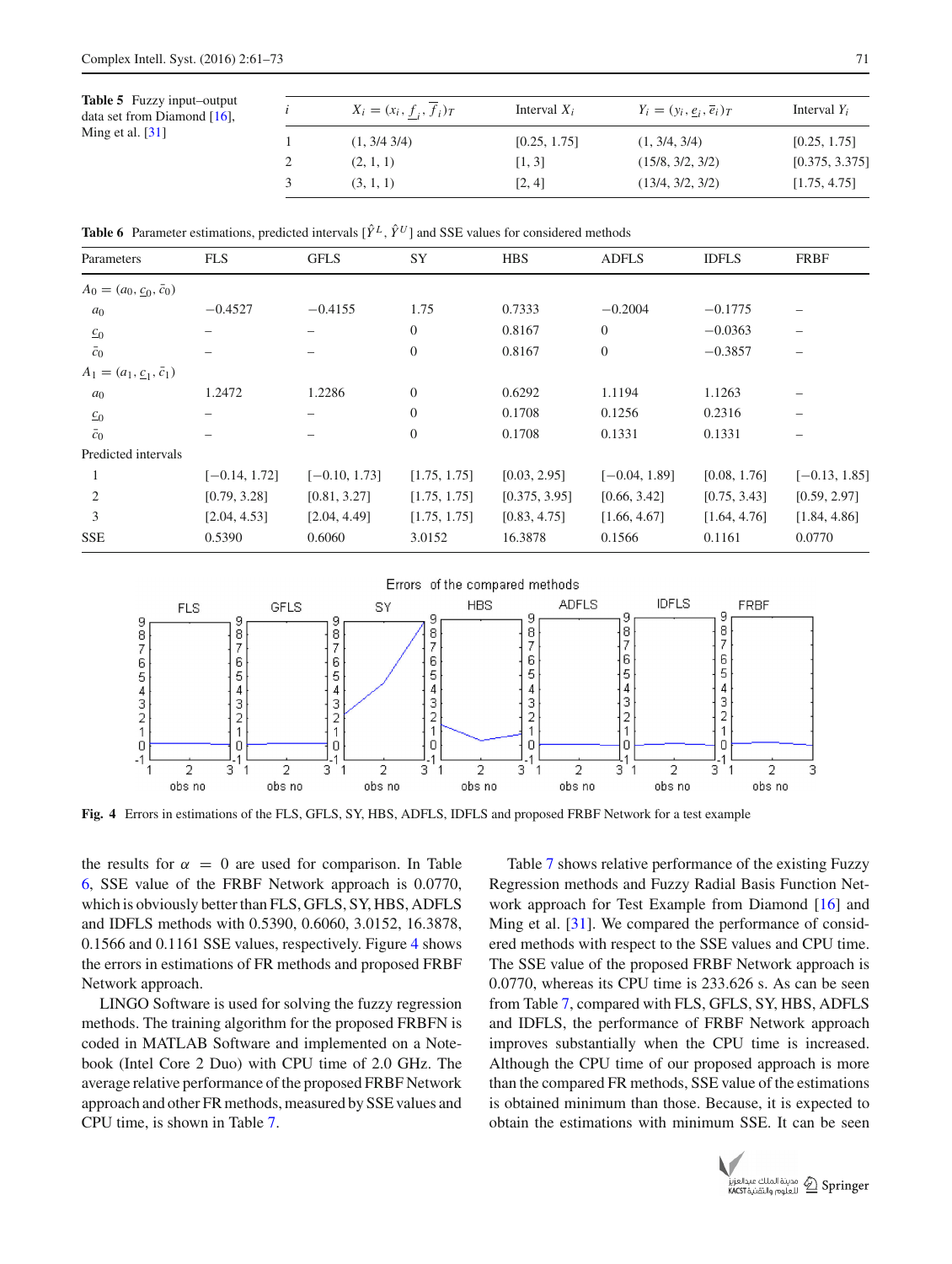<span id="page-11-11"></span>**Table 7** Relative performance of the considered FR methods and FRBF Network approach for Test Example

| Methods      | <b>SSE</b> | $CPU \times$ |
|--------------|------------|--------------|
| <b>FLS</b>   | 0.5390     | 0.1768       |
| <b>GFLS</b>  | 0.6060     | 0.9535       |
| <b>SY</b>    | 3.0152     | 0.3860       |
| <b>HBS</b>   | 4.5632     | 0.6021       |
| ADFLS        | 0.1778     | 2.9660       |
| <b>IDFLS</b> | 0.1161     | 36.8333      |
| <b>FRBFN</b> | 0.0770     | 233.6269     |
|              |            |              |

<span id="page-11-8"></span>that our proposed approach gives better results than existing methods for FR models with fuzzy input and fuzzy output.

## **Conclusion**

In this study, we have reviewed the relevant articles on Fuzzy Regression and provided an easily computation approach to estimate FR models with fuzzy input and fuzzy output. We presented a new estimation approach, Fuzzy Radial Basis Function Network, for Fuzzy Regression in the case that inputs and outputs are symmetric or nonsymmetric triangular fuzzy numbers. We derived a training algorithm of threelayer FRBF Network consisting of input, hidden and output layers. In the training algorithm, inputs, outputs and weights were defined by triangular fuzzy numbers. The construction of the algorithm is quite simple and the parameters of the FRBF Network, i.e., fuzzy weights and normalization factors, are systematically updated using this training algorithm given in Sect. [3.1.](#page-4-4)

The effectiveness of the derived training algorithm is demonstrated by computation of three numerical examples performed for proposed FRBF Network approach using the Backpropagation algorithm. The examples show that our proposed approach performs better than the existing fuzzy regression methods based on Linear Programming and Fuzzy Least Squares.

This study is one of the approaches to derive training algorithm of FRBF Network approach which has fuzzy input, fuzzy output and fuzzy weights, as an alternative to FR methods in the literature. The advantage of this approach is its simplicity and easy computation as well as its performance, while its disadvantage is spending more time than the other FR methods. The proposed approach is more suitable than the existing FR methods: firstly, the proposed method is able to handle symmetric and nonsymmetric triangular fuzzy inputs and outputs. Secondly, Example 1 and Example 3 show that the FRBF Network approach is better than of the existing FR methods, in terms of the SSE values and predicted intervals in estimation.



As a conclusion, our proposed approach suggests an efficient alternative procedure to estimate predicted intervals for FR model with fuzzy input and output. As a limitation of our study, we only focused on fuzzy regression model in the case that input and output are assumed to be symmetric or nonsymmetric triangular fuzzy numbers. Therefore, we only considered FRBF Network when input, output and weights are triangular fuzzy numbers and we did not consider another types of fuzzy numbers in this study. Although the discussion of this study is confined to simple regression with one input and one output, it can be generalized to cope with cases of multiple inputs and outputs. For future studies, more general fuzzy inputs, outputs and weights such as trapezoidal fuzzy numbers could be handled with our FRBF Network approach and it could be applied to different FR models.

**Acknowledgments** The authors are grateful for the valuable comments and suggestions from the respected reviewers. Their valuable comments and suggestions have improved the quality of the our study.

**Open Access** This article is distributed under the terms of the Creative Commons Attribution 4.0 International License [\(http://creativecomm](http://creativecommons.org/licenses/by/4.0/) [ons.org/licenses/by/4.0/\)](http://creativecommons.org/licenses/by/4.0/), which permits unrestricted use, distribution, and reproduction in any medium, provided you give appropriate credit to the original author(s) and the source, provide a link to the Creative Commons license, and indicate if changes were made.

## <span id="page-11-9"></span>**References**

- 1. Alefeld G, Mayer G (2000) Interval analysis: theory and applications. J Comput Appl Math 121:421–464. doi[:10.1016/](http://dx.doi.org/10.1016/S0377-0427(00)00342-3) [S0377-0427\(00\)00342-3](http://dx.doi.org/10.1016/S0377-0427(00)00342-3)
- <span id="page-11-7"></span>2. Alvisi S, Franchini M (2011) Fuzzy neural networks for water level and discharge forecasting with uncertainty. Environ Model Softw 26:523–537. doi[:10.1016/j.envsoft.2010.10.016](http://dx.doi.org/10.1016/j.envsoft.2010.10.016)
- <span id="page-11-3"></span>3. Apaydin A, Baser F (2010) Hybrid fuzzy least-squares regression analysis in claims reserving with geometric separation method. Insur Math Econ 47:113–122. doi[:10.1016/j.insmatheco.2010.07.](http://dx.doi.org/10.1016/j.insmatheco.2010.07.001) [001](http://dx.doi.org/10.1016/j.insmatheco.2010.07.001)
- <span id="page-11-0"></span>4. Azadeh A, Khakestani M, Saberi M (2009) A flexible fuzzy regression algorithm for forecasting oil consumption estimation. Energy Policy 37:5567–5579. doi[:10.1016/j.enpol.2009.08.017](http://dx.doi.org/10.1016/j.enpol.2009.08.017)
- <span id="page-11-5"></span>5. Bárdossy A (1990) Note on fuzzy regression. Fuzzy Sets Syst 37:65–75. doi[:10.1016/0165-0114\(90\)90064-D](http://dx.doi.org/10.1016/0165-0114(90)90064-D)
- <span id="page-11-1"></span>6. Bárdossy A, Bogárdi I, Duckstein L (1993) Fuzzy nonlinear regression analysis of dose-response relationships. Eur J Oper Res 66:36–51. doi[:10.1016/0377-2217\(93\)90204-Z](http://dx.doi.org/10.1016/0377-2217(93)90204-Z)
- <span id="page-11-10"></span>7. Bezdek JC, Ehrlich R, Full W (1984) FCM: the fuzzy c-means clustering algorithm. Comput Geosci 10:191–203. doi[:10.1016/](http://dx.doi.org/10.1016/0098-3004(84)90020-7) [0098-3004\(84\)90020-7](http://dx.doi.org/10.1016/0098-3004(84)90020-7)
- <span id="page-11-2"></span>8. Chang PT, Lee ES (1994) Fuzzy linear regression with spreads unrestricted in sign. Comput Math Appl 28:61–70. doi[:10.1016/](http://dx.doi.org/10.1016/0898-1221(94)00127-8) [0898-1221\(94\)00127-8](http://dx.doi.org/10.1016/0898-1221(94)00127-8)
- <span id="page-11-4"></span>9. Chang Y-HO (2001) Hybrid fuzzy least-squares regression analysis and its reliability measures. Fuzzy Sets Syst 119:225–246. doi[:10.](http://dx.doi.org/10.1016/S0165-0114(99)00092-5) [1016/S0165-0114\(99\)00092-5](http://dx.doi.org/10.1016/S0165-0114(99)00092-5)
- <span id="page-11-6"></span>10. Chen S-P, Dang J-F (2008) A variable spread fuzzy linear regression model with higher explanatory power and forecasting accuracy. Inf Sci 178:3973–3988. doi[:10.1016/j.ins.2008.06.005](http://dx.doi.org/10.1016/j.ins.2008.06.005)